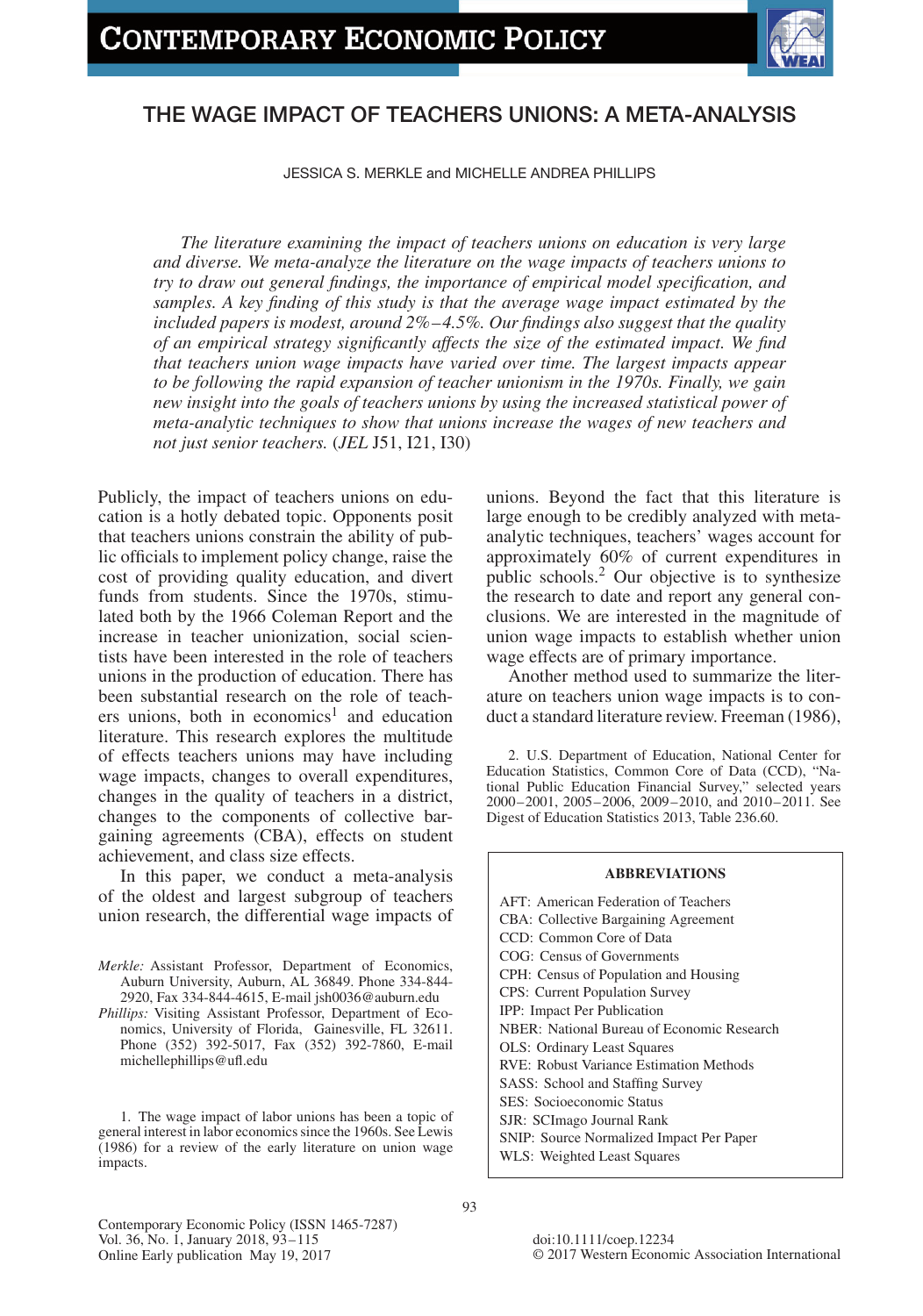Lewis (1986), and Ehrenberg and Schwarz (1986) use this approach. Lewis finds that studies estimate a teachers union wage gap in the range of  $-1\% -21\%$ <sup>[3](#page-1-0)</sup>. From prior research, he suggests that increasing these measures by 3% would give a more accurate estimate of the union effect because fringe benefits are not included in the measure of compensation used in the included studies. This summary of results does not consider the accuracy of the estimated wage gaps and it is not clear how statistically insignificant results are treated. Our paper furthers the review of the literature by including more recent studies, studies with both significant and insignificant wage effects, and combining results across studies to increase statistical power. In an effort to appropriately interpret the combined evidence on the teachers union wage gap, literature reviews often spend substantial effort evaluating the empirical methods of the included studies and making a judgment about how much weight we should assign to their results. The value of meta-analytic techniques is that we can specify moderators that capture differences in the studies' empirical methods and comment on whether these differences produce significantly different results.

### I. COLLECTION OF STUDIES

The studies were collected between February 11 and April 8, 2014. We performed a comprehensive search of the literature including both published and working papers. First, we identified a set of 136 possible studies by searching WebofScience, JSTOR, EconLit, GoogleScholar, the NBER Working Papers Series, researchers' curriculua vitae, the reference lists of relevant papers, and literature reviews. These studies were amassed using the following search terms in each database: teacher\* union\*, teacher\* wages, collective bargaining, teacher\* salary, and public sector unions.<sup>[4](#page-1-1)</sup> We used four inclusion criteria for studies: (1) the study contains original empirical research, (2) the study contains a wage equation, (3) the sample includes both unionized and nonunionized districts, and (4) the study examines the U.S. teacher labor market.<sup>5</sup>

- <span id="page-1-0"></span>3. See Table 14, S295.
- <span id="page-1-2"></span><span id="page-1-1"></span>4. A list of these studies is available upon request.

5. We are aware of Dolton and Robson (1996), but have elected to exclude it because it utilizes data on England and Wales. The role of teachers unions may be substantially different in the United Kingdom than in the United States. In an earlier draft of the paper, we included their study. The results are unchanged and the study received very little weight

We created the inclusion criteria to mitigate "factual heterogeneity,"<sup>6</sup> that is, to be sure that we are examining the same phenomenon. From the original set of 136 studies, only 19 studies meet our inclusion criteria. These studies yield 77 estimates of union wage effects. Table 1 provides summaries of all the papers included in our sample.

The first two criteria are self explanatory. The third criteria, however, necessitates discussion. Studies that include only unionized districts use covariate(s) of interest that capture union strength rather than union presence. While these studies tell us that unionization status does not conform well to a treatment and control paradigm, they do not show how unionized districts perform relative to nonunionized districts. Research on union strength is present in both older and newer papers. Ehrenberg and Chaykowski (1988) use data on 700 school districts in New York State represented by the American Federation of Teachers (AFT). Their covariates of interest are the presence of particular provisions in a district's collective bargaining contract. Strunk (2011) uses a more refined measure of union strength, that is, "contract restrictiveness,"[7](#page-1-4) to examine the effects of union strength on student achievement. She also includes only unionized districts. Although research on the heterogeneity of teachers unions is part of untangling their impact on public education, these papers are excluded from this analysis because they do not provide evidence of union wage effects. Without knowing that unionization status has monotonic effects on outcomes, progressing in the order of no union, weak union, strong union, these studies cannot be used to infer union effects[.8](#page-1-5) Eberts and Stone (1985) aptly describe their research which includes only unionized districts by stating that the hypothesis they are testing "is affirmed for similar individuals who work for equally prosperous employers (and who, in a collective bargaining context, are members of equally strong unions)."<sup>9</sup>

<span id="page-1-4"></span><span id="page-1-3"></span>6. This term is taken from Nelson and Kennedy (2009).

<span id="page-1-6"></span>9. See 279.

in the analyses because of its small sample size. We also excluded Moore and Raisian (1987) because the paper did not include any sample sizes.

<sup>7.</sup> Strunk uses an item response framework to generate a measure of contract restrictiveness. Like the scoring of a standardized exam, she uses the sample of collective bargaining contracts to determine the percentile rank of a particular contract.

<span id="page-1-5"></span><sup>8.</sup> Han (2012) has evidence that shows that the strength of the legal environment does not have monotonic effects on salaries. See Table 4, column 1.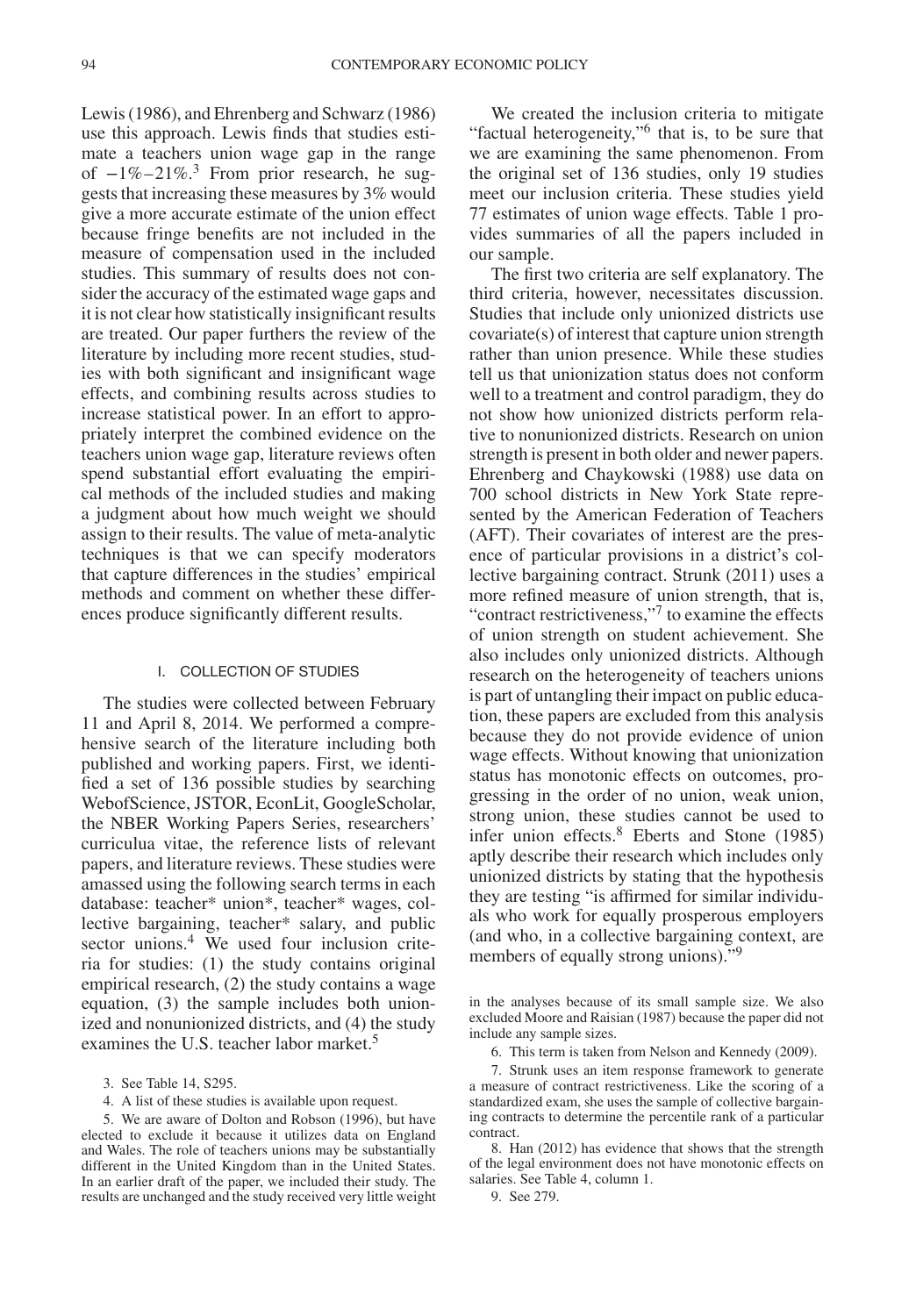| <b>Author (Year) and Journal</b>                                                      | <b>Summary of Study</b>                                                                                                                                                                                                                                                                                                                                                                                                                                                                                                                                                                                                                                                                                                                                                         |
|---------------------------------------------------------------------------------------|---------------------------------------------------------------------------------------------------------------------------------------------------------------------------------------------------------------------------------------------------------------------------------------------------------------------------------------------------------------------------------------------------------------------------------------------------------------------------------------------------------------------------------------------------------------------------------------------------------------------------------------------------------------------------------------------------------------------------------------------------------------------------------|
| Baugh and Stone (1982).<br>Industrial and Labor Relations<br>Review.                  | Data source: CPS 1974–1975 and 1977–1978, national sample of school teachers.<br>Unit of observation: Teacher.<br>Type of econometric model(s): (a) First difference (b) OLS cross sectional.<br>Measure(s) of dependent variable: (a) Log (hourly wage 1974/hourly wage 1975) (b) Log<br>(hourly wage 1977/hourly wage 1978) (c) Log (hourly wage).<br>Measure(s) of unionization: Union member. Estimates obtained from this study: 2                                                                                                                                                                                                                                                                                                                                         |
| Cowen (2009). Journal of<br><b>Education Finance.</b>                                 | Data source: SASS 1999–2000 and Common Core of Data (CCD), 2005–2006, districts<br>in 14 states (includes only with more than $10\%$ of districts estimated as bargaining or<br>nonbargaining).<br>Unit of observation: District.<br>Type of econometric model(s): (a) OLS cross sectional (b) state fixed effects.<br>Measure(s) of dependent variable: ln(total expenditures paid as teachers' salaries)<br>Measure(s) of unionization: Collective bargaining. Estimates obtained from this study: 1                                                                                                                                                                                                                                                                          |
| Duplantis, Chandler, and Geske<br>$(1995)$ . Economics of<br><b>Education Review.</b> | Data Source: Several, including: Survey of superintendents, Bureau of the Census, and<br>Department of Labor, 1992, 88 districts in 11 states.<br>Unit of observation: District.<br>Type of econometric model(s): OLS, cross sectional.<br>Measure(s) of dependent variable: Ln (average teachers' salary)<br>Measure(s) of unionization: Existence of CBA.<br>Estimates obtained from this study: 1                                                                                                                                                                                                                                                                                                                                                                            |
| Freeman and Valletta (1988).<br>NBER book chapter.                                    | Data Source: CPS, 1984, nationally representative sample.<br>Unit of observation: Teacher.<br>Type of econometric model(s): OLS, cross sectional.<br>Measure(s) of dependent variable: ln(hourly wage)<br>Measure(s) of unionization: (a) Legal index (b) $CBA$ .<br>Estimates obtained from this study: 2                                                                                                                                                                                                                                                                                                                                                                                                                                                                      |
| Gyourko and Tracy (1991).<br>Research in Labor Economics.                             | Data source: Census of Population, 1980, nationally representative sample in 131 cities.<br>Unit of observation: Teacher.<br>Type of econometric model(s): OLS, cross sectional.<br>Measure(s) of dependent variable: ln(weekly wage)<br>Measure(s) of unionization: (a) Strong duty-to-bargain law (b) weak duty to bargain $(c)$<br>percent organized.<br>Estimates obtained from this study: 3                                                                                                                                                                                                                                                                                                                                                                               |
| Han (2012). Job Market Paper.                                                         | Data source: SASS and School District Finance Survey 2007–2008, National (includes<br>roughly 1/3 of all public school districts).<br>Unit of observation: Several, including teacher and district.<br>Type of econometric model(s): (a) Weighed OLS (b) clustered, mixed effects.<br>Measure(s) of dependent variable: (a) $Log(base$ salary) (b) $log(max$ salary)<br>Measure(s) of unionization: (a) Union member (b) union density (c) collective bargaining<br>(d) meet and confer.<br>Estimates obtained from this study: 19                                                                                                                                                                                                                                              |
| Hirsch, Macpherson, and Winters<br>$(2011)$ . Unpublished draft.                      | Data source: (a) CPS 2000–2009 (b) SASS 1999–2000.<br>Unit of observation: Teacher.<br>Type of econometric model(s): OLS, cross sectional.<br>Measure(s) of dependent variable: (a) ln(hourly earnings) (b) ln(salary)<br>Measure(s) of unionization: (a) CBA (b) collective bargaining law index.<br>Estimates obtained from this study: 4                                                                                                                                                                                                                                                                                                                                                                                                                                     |
| Hoxby (1996). Quarterly Journal<br>of Economics.                                      | Data source: District data from COG (1972, 1982, 1992), Unionization Measure from<br>COG, NEA Negotiating Agreement Provisions, and Perry and Wildman, Demographic<br>Data and high school dropouts from Census, NBER Public Sector Collective<br>Bargaining Law Data Set, 1972, 1982, 1992, national 95% of independent school<br>districts in the USA.<br>Unit of observation: District.<br>Type of econometric model(s): (a) Cross section (b) first difference (c) diff-in-diff (d) IV<br>diff-in-diff.<br>Measure(s) of dependent variable: $log(average teacher salary/1,000 in current dollars)$<br>Measure(s) of unionization: Collective bargaining exists, a contractual agreement exists,<br>and 50% of teachers unionized.<br>Estimates obtained from this study: 1 |
| Kasper (1970). Industrial and<br>Labor Relations Review.                              | Data source: Several including unpublished reports of the NEA/AFT and personal mail<br>survey. State-level data, 50 states plus DC, 1966–1967, 1967–1968.<br>Unit of observation: State.<br>Type of econometric model(s): (a) OLS, cross sectional (b) 2SLS.                                                                                                                                                                                                                                                                                                                                                                                                                                                                                                                    |

# **TABLE 1** Summary of Included Studies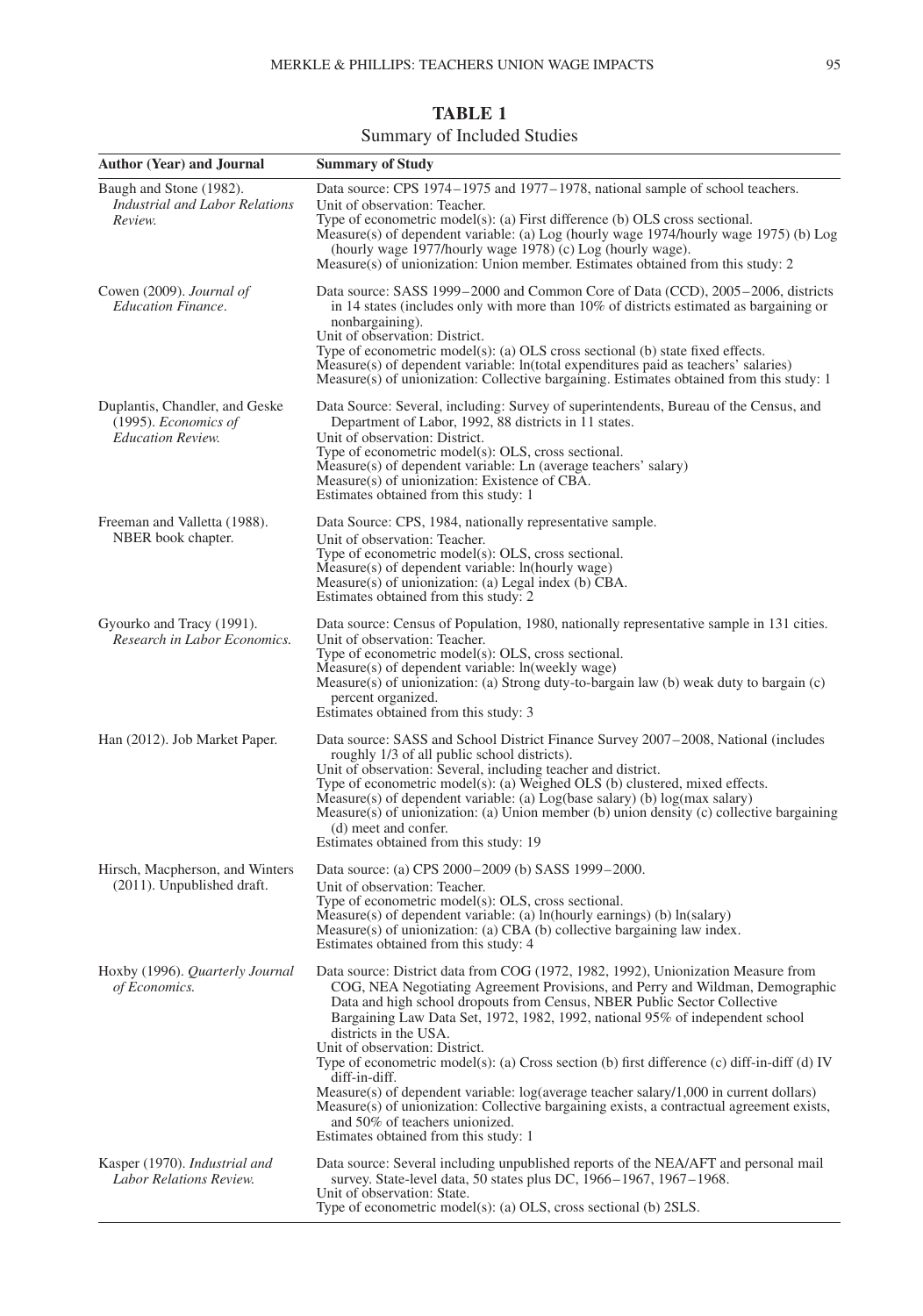# Continued

| <b>Author (Year) and Journal</b>                                                    | <b>Summary of Study</b>                                                                                                                                                                                                                                                                                                                                                                                                                                                                                                                                                                            |
|-------------------------------------------------------------------------------------|----------------------------------------------------------------------------------------------------------------------------------------------------------------------------------------------------------------------------------------------------------------------------------------------------------------------------------------------------------------------------------------------------------------------------------------------------------------------------------------------------------------------------------------------------------------------------------------------------|
|                                                                                     | Measure(s) of dependent variable: (a) Average statewide teacher salary (b) arithmetic<br>mean of teacher salaries $1966 - 1967$ and $1967 - 1968$ (c) ratio of $1967 - 1968$ teacher<br>salary to 1967 average police entrance salary.<br>Measure(s) of unionization: (a) Proportion of teachers represented by an organization (b)<br>proportion of school districts which had representation (c) proportion of state teachers<br>covered by formal CBAs (d) proportion of teachers represented by NEA (e) proportion<br>of teachers represented by AFT.<br>Estimates obtained from this study: 2 |
| Kleiner and Petree (1988).<br>Chapter in NBER book.                                 | Data source: State-level sample, data from Census and author collected information on<br>teachers union membership and licensing laws, 1972-1982, 50 states.<br>Unit of observation: State.<br>Type of econometric model(s): (a) OLS, cross sectional (b) fixed effects.<br>Measure(s) of dependent variable: log(average teacher wages).<br>Measure(s) of unionization: (a) Percent members (b) percent covered by contracts.<br>Estimates obtained from this study: 2                                                                                                                            |
| Lentz (1998). Journal of<br>Collective Negotiations in the<br><b>Public Sector.</b> | Data source: District-level data in Illinois from Illinois State Board of Education and<br>School District Data Book, 1989–1990, for (a) Illinois (b) Chicago Metro Area (c)<br>Rural and Suburban Illinois.<br>Unit of observation: District.<br>Type of econometric model(s): OLS, cross sectional.<br>Measure(s) of dependent variable: Salary plus hospitalization and life insurance for<br>teacher and families.<br>Measure(s) of unionization: Existence of CBA.<br>Estimates obtained from this study: 1                                                                                   |
| Lipsky and Drotning (1973).<br>Industrial and Labor Relations<br>Review.            | Data source: Hand-collected data on New York State, 1968–1969, New York State, 441<br>districts with contracts and 255 without.<br>Unit of observation: District.<br>Type of econometric model(s): OLS, cross sectional.<br>Measure(s) of dependent variable: (a) Salary paid to 1st year teacher with a BA (b) salary<br>paid to a teacher with 7 years experience and $BA + 30$ hours (c) salary paid to a teacher<br>with 11 years experience and $BA + 60$ credit hours (d) mean salary.<br>Measure(s) of unionization: Existence of CBA.<br>Estimates obtained from this study: 8             |
| Lovenheim (2009). Journal of<br>Labor Economics.                                    | Data source: Hand-collected teachers' union certification dates for Iowa, Indiana, and<br>Minnesota, COG, Census, 1972–1991.<br>Unit of observation: District.<br>Type of econometric model(s): (a) Diff-in-diff (b) fixed effects.<br>$M$ easure(s) of dependent variable: (a) ln(real average monthly salary) (b) log(average<br>teacher salary/1,000 in current dollars).<br>Measure(s) of unionization: (a) State has a duty to bargain law (the treatment group is<br>states without duty to bargain) (b) union certification election.<br>Estimates obtained from this study: 4              |
| Retsinas (1982). American<br>Educational Research Journal.                          | Data source: 37 school districts that constitute Rhode Island. Data from RI Association of<br>School Committee, RI Dept of Education, Moody's rating, RI Dept of Community<br>Affairs, RI Dept of Elderly affairs 1973–1974, 1974–1975, 1977–1978.<br>Unit of observation: District.<br>Type of econometric model(s): OLS, cross sectional.<br>Measure(s) of dependent variable: Salary index.<br>Measure(s) of unionization: Number of members.<br>Estimates obtained from this study: 3                                                                                                          |
| Stoddard (2005). Economics of<br><b>Education Review.</b>                           | Data source: 5% public use microdata sample 1980 and 1990 US Census, nationally<br>representative sample.<br>Unit of observation: Teacher.<br>Type of econometric model(s): OLS, cross sectional.<br>Measure(s) of dependent variable: Yearly wage.<br>Measure(s) of unionization: (a) Dummy = $1$ if administration has duty to meet, agency<br>shops are permitted, or union shops are permitted (b) teacher union index that ranks<br>legal environment.<br>Estimates obtained from this study: 4                                                                                               |
| Tracy (1988). NBER working<br>paper.                                                | Data source: Varies, CPS, Census, 1977, 1980.<br>Unit of observation: Teacher.<br>Type of econometric model(s): (a) OLS (b) GLS.<br>$M$ easure $(s)$ of dependent variable: $ln(wage)$ .<br>Measure(s) of unionization: (a) Meet and confer (b) duty to bargain, no strikes or<br>arbitration (c) duty to bargain, access to strikes or arbitration.<br>Estimates obtained from this study: 6                                                                                                                                                                                                      |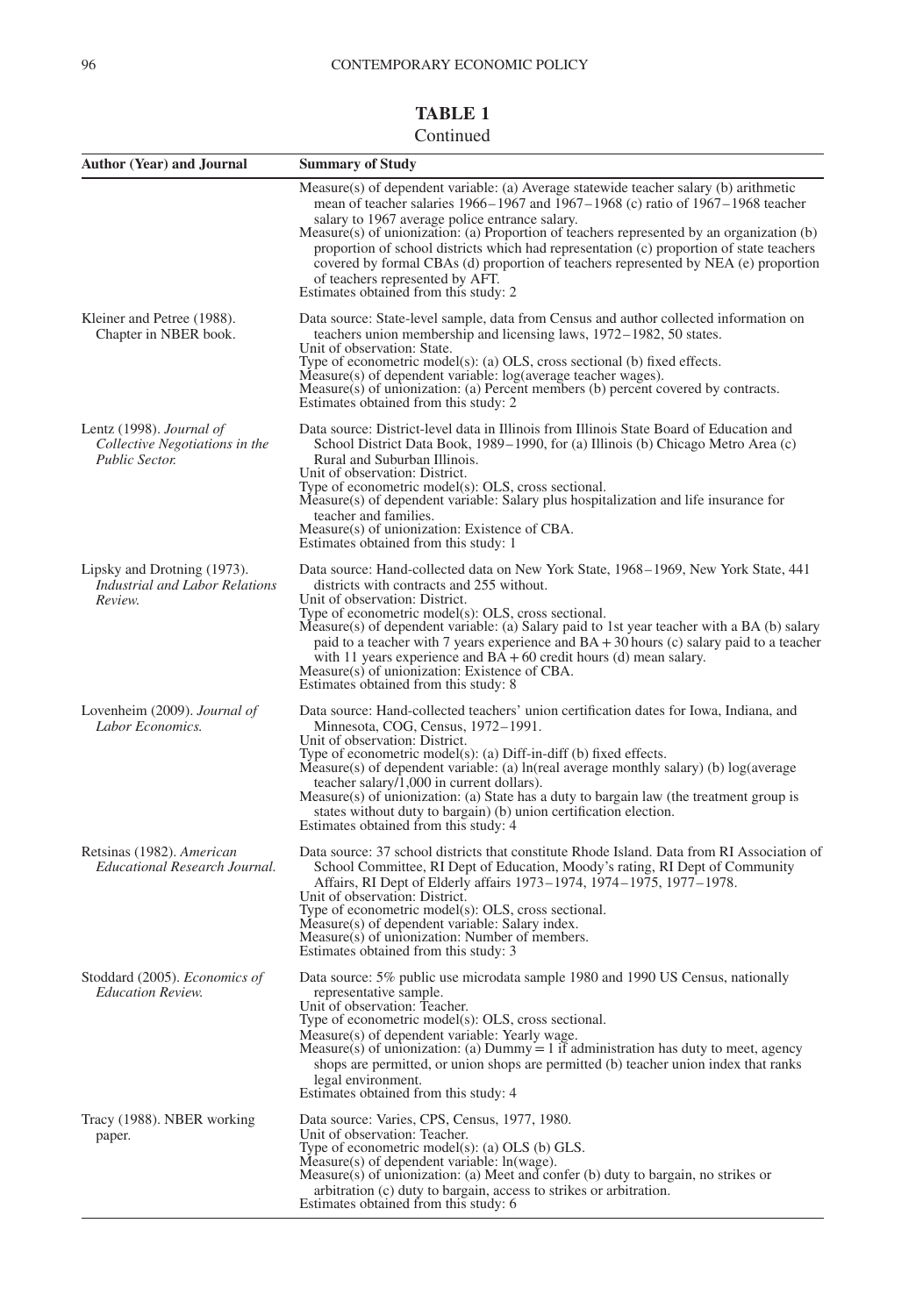| Author (Year) and Journal                                        | <b>Summary of Study</b>                                                                                                                                                                                                                                                                                                                                                                                                                                                                                                                                                                                                                                   |
|------------------------------------------------------------------|-----------------------------------------------------------------------------------------------------------------------------------------------------------------------------------------------------------------------------------------------------------------------------------------------------------------------------------------------------------------------------------------------------------------------------------------------------------------------------------------------------------------------------------------------------------------------------------------------------------------------------------------------------------|
| West and Mykerezi (2011).<br>Economics of Education<br>Review.   | Data source: Varies, Teacher Rules, Roles and Rights (TR3) compiled by National<br>Council for Teacher Quality, SASS, 2006–2007, National.<br>Unit of observation: District.<br>Type of econometric model(s): OLS, cross sectional.<br>Measure(s) of dependent variable: ln(starting wage).<br>Measure(s) of unionization: Collective bargaining.<br>Estimates obtained from this study: 2                                                                                                                                                                                                                                                                |
| Winters (2011). Industrial and<br><b>Labor Relations Review.</b> | Data source: Schools and Staffing Survey, School District Demographic System, Bureau<br>of Labor Statistics, 1999–2000, 48 contiguous states.<br>Unit of observation: District.<br>Type of econometric model(s): (a) OLS, cross sectional (b) spatial model.<br>Measure(s) of dependent variable: (a) $log(base$ salary for 20 years experience and a<br>master's degree) (b) log(base salary for no teaching experience and a bachelor's<br>degree).<br>Measure(s) of unionization: (a) Collective bargaining (b) meet and confer $(c)$ share of<br>districts in the state with CBA (d) state union membership.<br>Estimates obtained from this study: 8 |
| Zwerling and Thomason (1995).<br>Journal of Labor Research.      | Data source: Main data source is a national sample of districts from 1984,<br>Administrator-Teacher Survey of the National Longitudinal Survey: High School and<br>Beyond, 1984, nationally representative, 186 schools w/unions and 77 schools w/o<br>unions.<br>Unit of observation: School.<br>Type of econometric model(s): OLS, cross sectional.<br>Measure(s) of dependent variable: (a) $ln(highest salary in school)$ (b) $ln(lowest salary in$<br>school).<br>$Measure(s)$ of unionization: (a) Collective bargaining (b) union density at state level.<br>Estimates obtained from this study: 5                                                 |

# **TABLE 1**

## Continued

NEA, National Education Association; 2SLS, two-stage least squares

A critical part of any analysis of estimates of the teacher union wage gap is an understanding that studies are measuring the wage gap in very different settings. A general theory of public sector unions, and/or teachers unions particularly, has been hard to pin down. The only paper we are aware of that proposes an explicit theoretical model is Babcock and Engberg (1997). Gregory and Borland (1999) lay out important factors to consider when examining the effect of a wage bargaining institution. Drawing on the classification of Maguire (1993), the three key factors appear to be: geographic scope, the form of the wage setting process, and the right of an organization to be the exclusive representative of a block of employees[.10](#page-4-0)

At the most fundamental level, a union is interested in maximizing the well-being of its constituents. Teachers unions often negotiate for increases in teacher pay, reduced class sizes, better work environments, curriculum reforms, and the method of teacher evaluation. The empirical literature has not arrived at a general consensus on most bargaining outcomes. There is some convincing evidence that teachers unions reduce the likelihood that a pay-for-performance scheme will be implemented in the district (Goldhaber et al. 2008). A union may have purely rent seeking goals or they may internalize student learning to some degree through a paternalistic view of their students. Even if a union is purely rent seeking, their behavior may have desirable consequences for the students affected. Findings on the productivity impacts of teachers unions are still mixed (see, e.g., Allen 1986; Eberts and Stone 1985; Hoxby 1996; Milkman 1997; Pantuosco and Ulrich 2010). For instance, if unions successfully negotiate for reduced class sizes, this can have positive impacts on student learning and adult outcomes (Chetty et al. 2011). Even increases in teacher salaries may cause districts to employ more qualified teachers or increase their dismissal of unsuccessful teachers before tenure binds (Han 2015).

Part of the literature we survey attempts to identify the type of teachers that are served by the unions by examining the differing impacts on

<span id="page-4-0"></span><sup>10.</sup> See Section III.C of Gregory and Borland (1999) for a discussion of these factors.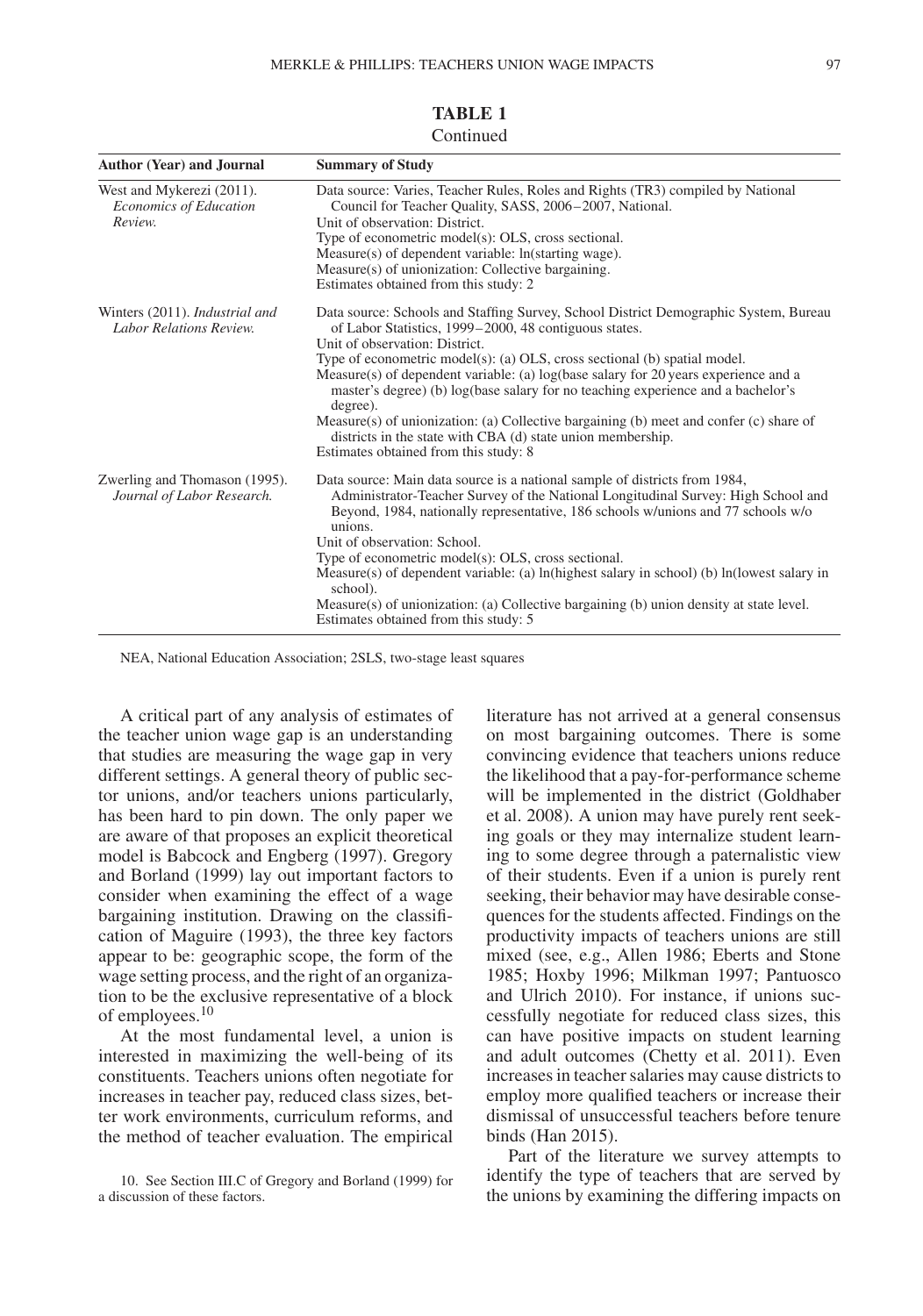new and senior teachers earnings (Han 2012; Lipsky and Drotning 1973; West and Mykerezi 2011; Winters 2011; Zwerling and Thomason 1995). The consensus is that teachers unions increase the earnings of senior teachers, but not new hires. In the subsequent analysis, we check this result and gain new insight through the increased statistical power afforded by meta-analytic techniques.

One of the concerns when constructing a meta-analysis data set is the independence of within- and between-study estimates. Metaanalysis practitioners are usually concerned about between-study dependence when more than one study is produced by the same team of researchers or from the same data source. The first concern is not generally an issue in economics. The second source of betweenstudy dependence is also not likely, given that each study's dataset is compiled from multiple sources. There are three cases where a pair of studies use the same data source. The Census of Governments (COG) for 1972–1992 is a common source for wage and demographic data in Lovenheim (2009) and Hoxby (1996).<sup>[11](#page-5-0)</sup> The 1980 Census of Population and Housing (CPH) is used in Kleiner and Petree (1988) and Tracy (1988). Both Baugh and Stone (1982) and Tracy (1988) gather data from the 1977 Current Population Survey (CPS). The selection of districts from the COG in Hoxby (1996) and Lovenheim (2009) is very different due to the unionization measure each employs. Lovenheim's study focuses on districts in three midwestern states. Hoxby's study is nationally representative of independent districts in the United States. The CPH and CPS are both random samples of the U.S. population.

Many meta-analyses deal with within-study dependence by selecting only one estimate from a study. Given the variety of data and measures of unionization utilized within some of these studies, we first select multiple estimates from a study based on the following criteria and then use robust variance estimation methods (RVE) to deal with any dependence between effect sizes.<sup>12</sup> We select estimates if the measure of unionization is significantly different<sup>13</sup> or the data source differs

<span id="page-5-0"></span>11. Hoxby (1996) also uses it as source for her unionization measure.

<span id="page-5-1"></span>12. See Tanner-Smith and Tipton (2014) and Hedges, Tipton, and Johnson (2010) for a discussion of this method.

<span id="page-5-2"></span>13. For instance, Han (2012) uses four measures of unionization in separate empirical models; the presence of a collective bargaining agreement, the presence of a meet and confer agreement, union membership, and union density.

across specifications.<sup>[14](#page-5-3)</sup> In Han (2012), we choose each measure of unionization and each estimate coming from a mutually exclusive legal environ-ment.<sup>[15](#page-5-4)</sup> The intention of this currently unpublished study is to examine the heterogeneity of union effects across legal environments. Therefore, Han (2012) contributes a large number of estimates to our analysis. We are sensitive to the weight provided to this study and conduct sensitivity analyses to check its impact on our results. In the majority of the papers sampled, multiple empirical specifications are presented that utilize the same data and measure of unionization. In this case, we begin by selecting the authors preferred specification. If the author does not state their preference, then we randomly select one of the estimates. We also perform a sensitivity analysis by selecting only one estimate at random from a study to check the robustness of our results.

The RVE method mitigates any within-study dependence by reweighting the individual-study estimates such that an estimate coming from a study that contributes multiple estimates will have less weight than a estimate that is the sole contribution of a study. The weights used are explained in Section III.

#### II. EMPIRICAL METHODS OF INCLUDED STUDIES

The studies included all contain a wage equation of the form

#### (1) wage =  $\alpha$  +  $\beta$ union +  $X\gamma$  +  $\varepsilon$

where either the teacher, district, or state is the unit of observation. *Wage* is a measure of a teacher's salary, *union* is a measure of unionization, *X* is a vector of observables included to control for selection bias, and ε is the error. All of the papers justify their specification of (1) based on conceptual considerations and institutional knowledge of school districts. The papers vary in how they measure wages and unionization status, as well as the set of included covariates. As a result, the estimates of  $\beta(\hat{\beta})$ cannot be directly compared. We use the standard meta-analytic technique of converting these into partial correlation coefficients to facilitate

<span id="page-5-3"></span><sup>14.</sup> For instance, the West and Mykerezi (2011) study contributes two estimates because they use the Teacher Rules, Roles and Rights data compiled by the National Council for Teacher Quality, as well as the Schools and Staffing Survey compiled by the Bureau of Labor Statistics.

<span id="page-5-4"></span><sup>15.</sup> Legal environments range from states that prohibit collective bargaining to those that explicitly protect its use.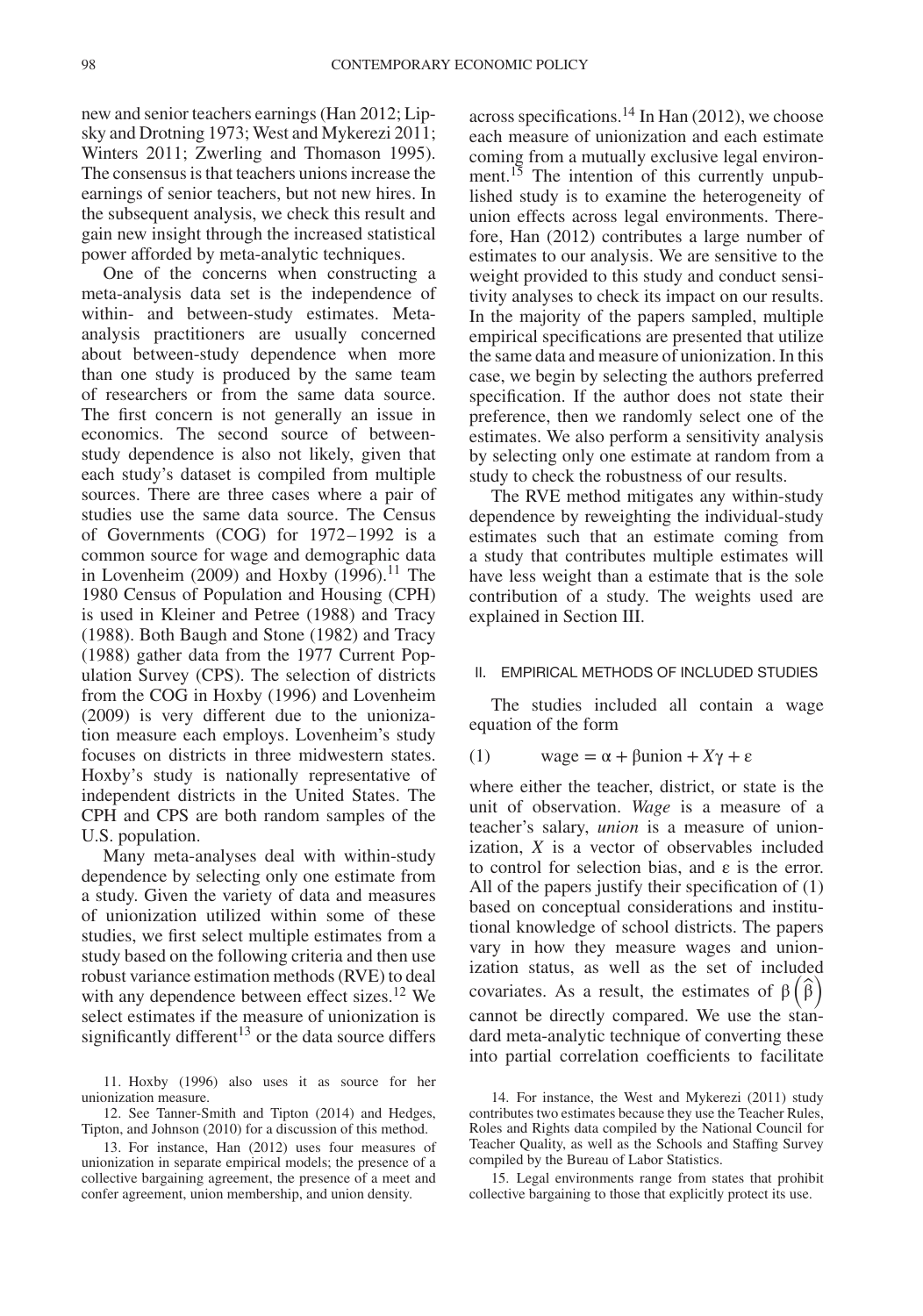comparison.[16](#page-6-0) The majority of studies use the district as the unit of observation. This is a reasonable choice since the union intervention occurs at the district level and district-level data are readily available.

*Wage* is generally specified as the natural logarithm of a teacher's hourly wage to allow the coefficients on the measure of unionization to be read as percentage changes. Transforming wages by taking the natural logarithm has been found to fit the data well where returns to schooling are estimated.<sup>[17](#page-6-1)</sup> Fifty-eight of the 78 estimates specify wage as the natural logarithm of wages. A subgroup analysis shows no statistically significant difference in the mean effect size based on whether a specification uses a logarithmic transformation of the wage. Empirical models that specify the dependent variable as the natural logarithm of wages have an effect size of 0.033 compared with 0.025 for studies that do not transform wage data in this way.

Another important variation for our purposes is whether a study measures the average wage of teachers in the district (or state), the wage earned by new teachers, or the wage earned by experienced teachers. It is these type of differences in the measurement of wage that lead us to follow the standard meta-analytic technique of calculating partial correlation coefficients to summarize the empirical results.

Partial correlation coefficients can readily be calculated from statistics reported in all empirical papers that use regression. One of the benefits of partial correlation coefficients is that they are unit free and, therefore, allow the comparison of results across the heterogeneous specifications. A partial correlation coefficient is one type of effect size measure. As we only utilize partial correlation coefficients, we use the term partial correlation coefficient and effect size interchangeably.

*Union* is also measured in different ways by researchers. There are generally three strategies for measuring unionization: (1) the presence of a CBA, (2) union membership/coverage, and (3) characteristics of the legal environment. The presence of a CBA is the most common measurement of unionization (accounting for 42.8% of the estimates surveyed). This is likely the result of a long history of similar specifications used to estimate union wage gaps in the private sector. Unionization of a district, however, does not necessarily result in a CBA. This distinction is unimportant if a large percentage of unionized districts have CBAs.

The 2011–2012 School and Staffing Survey (SASS) reports that the percentage of public school districts in the United States with a CBA is 50.2%. The remaining half of districts either have no agreement (40%), a meet-and-confer agreement (8.4%), or some other, nonbinding form of agreement  $(1.4\%)$ .<sup>[18](#page-6-2)</sup> It would be helpful to have a measure of the percentage of districts that are unionized in the United States, as well as the percentage of students educated in unionized districts. We are not aware of good nationwide measures of either of these. Data from the COG, such as the 1972–1992 data used by Hoxby (1996), is not available for recent years. Hoxby reports that in 1992, 59% of districts in the United States (covering 69% of students) had meet-andconfer provisions in place, 52% (covering 63% of students) reported the use of collective bargaining as the form of negotiations, and 36% (covering 43% of students) met her definition of unionization (had a CBA, collective bargaining was the form of negotiations, and at least 50% of teachers belonged to the teachers' organization). This suggests that measuring unionization in other forms may be of considerable importance to understanding the link between unionization and teachers' wages.

Lovenheim (2009) presents evidence that in three states, Iowa, Indiana, and Minnesota, with duty-to-bargain laws 100% of districts that unionize successfully obtain a CBA. This, however, does not account for union activity in states with no collective bargaining law and states that prohibit collective bargaining. Moe (2011) shows that in Alabama, a state without a collective bargaining law, 84% of teachers report being members of the union. Estimates of the impact of unionization on wages in these environments are an important part of the population of interest.

Measuring unionization by membership or coverage captures unionization that is not represented by the presence of a CBA. These two measures of unionization are distinct from one another. To see this distinction, consider two states, state A and state B, each with two districts containing an equal number of teachers. If teacher membership for state A is 70% in one

<sup>16.</sup> See Djankov and Murrell (2002) for a similar application.

<span id="page-6-1"></span><span id="page-6-0"></span><sup>17.</sup> See Lemieux (2006).

<span id="page-6-2"></span><sup>18.</sup> See Table 7. Moe (2011, 48) reports the percentage of teachers covered by collective bargaining agreements and adjusts the SASS reported percentages because of changes in the wording of the questionnaire. Using his counts, 63% of teachers were covered by a CBA in 2008.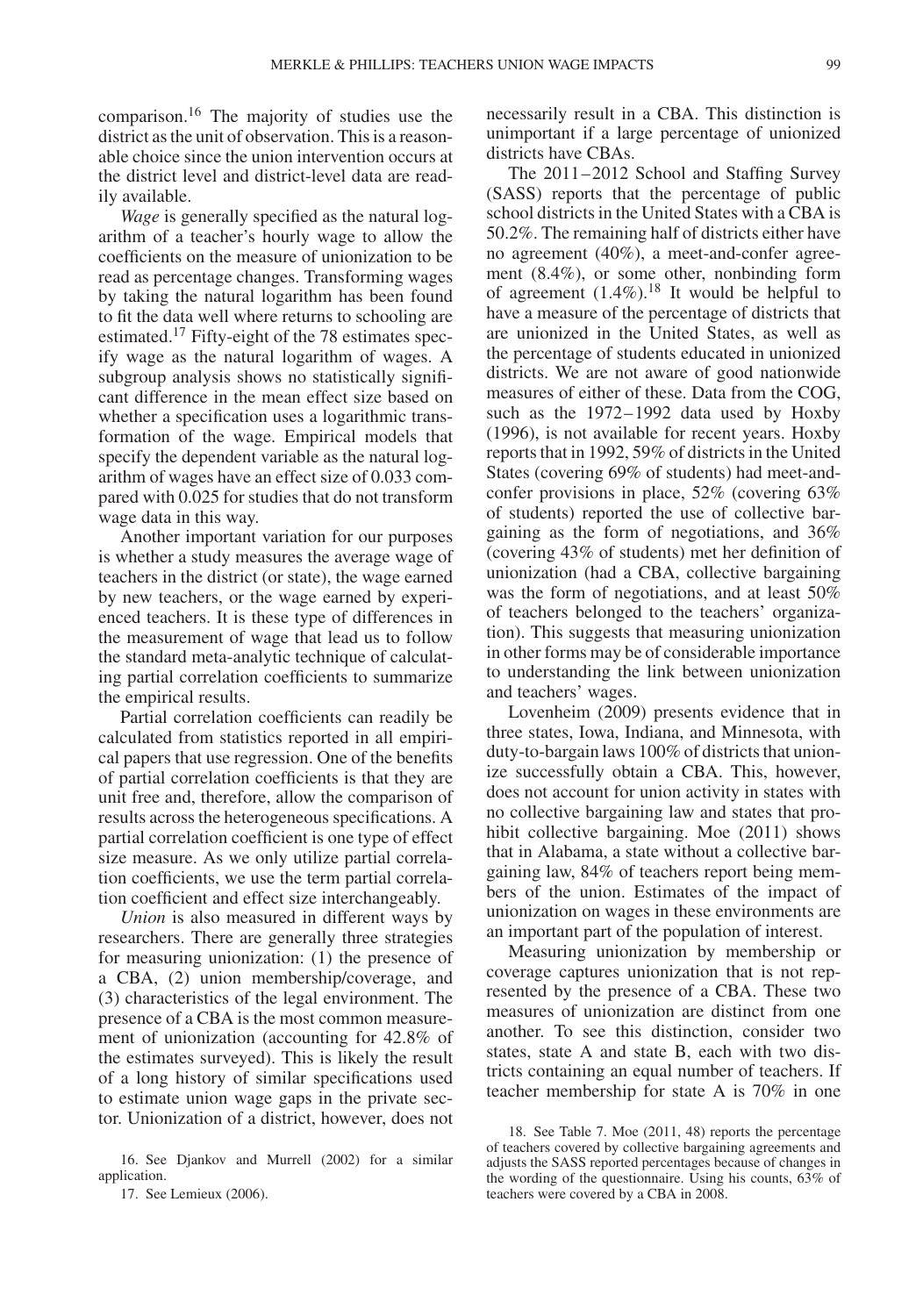district and 40% in the other district, then the state will report 55% of its teachers are unionized. If teacher membership for state B is 58% in one district and 52% in the other district, then the state will also report 55% of teachers are unionized. Since teachers vote on whether to be unionized and a simple majority often determines the result, 50% and 100% of teachers are likely to be covered in state A and B, respectively. Of the 22 estimates that use these forms of unionization, only 2 measure the impact of union coverage.<sup>[19](#page-7-0)</sup> As a result, no comparison can be made between how the estimates obtained from these specifications differ. Data limitations likely account for the use of membership instead of coverage.

The final category of unionization measures uses characteristics of the legal environment to proxy for unionization. Stoddard (2005), for instance, creates a dummy equal to 1 if a district has a duty to meet, agency shops are permitted, or union shops are permitted; and 0 otherwise. Stoddard also uses an index of the favorability of the legal environment for union organizing. Gyourko and Tracy (1991) measure the impact of strong duty to bargain and weak duty to bargain laws. The distinction between legal environment and unionization is well established in the literature (see, e.g., Moe 2011; Ichniowski 1988). There are also studies that control for the impact of legal environment and then estimate the union wage impact parsed of this influence.

Finally, studies include different covariates in an attempt to obtain causal estimates of the union wage gap. These controls generally include characteristics of the teachers and the district. Teacher control variables such as education, experience, alternative wage, and gender are common. District controls include variables such as student socioeconomic status (SES), financial status of the district, and median house value.

The studies also use a range of empirical methods to estimate β. The majority of studies are cross sectional. A few studies employ difference-in-difference or fixed-effects specifications. There are substantive differences between estimates generated using within-state variation in unionization, for example, including state fixed effects, and those generated from across-state variation. Studies that utilize across-state variation to identify the impact of unionization are comparing unionized districts in states like Massachusetts, that is, states with strong laws supporting collective bargaining,

to nonunionized districts in states like Virginia, where collective bargaining is disallowed. While some of these studies control for the legal environment (e.g., Duplantis, Chandler, and Geske 1995; Freeman and Valletta 1988; Gyourko and Tracy 1991; Han 2012), the concern with these estimates is that unmeasured differences between states may bias the unionization estimates. It is not clear what direction this will bias estimates. If the omitted variable were solely legal environment, we would expect this to positively bias results.

Utilizing within-state variation to identify the impact of unionization also creates challenges for establishing a causal estimate. Most states are either heavily union or nonunion. In states where a large share of districts are unionized, within-state variation means that the estimates compare the many unionized districts to the few (and possibly selected) nonunionized districts. Within-state variation also makes the estimates more susceptible to the impact of threat effects. Winters (2011) utilizes a spatial model to explicitly control for threat effects. If threat effects are a significant driver of teachers wages, estimates utilizing within-state variation that do not control for these effects may negatively bias the union impact.

Han (2012) is keenly aware of the trade-off between these two levels of variation. Instead of utilizing within-state variation, her preferred empirical strategy utilizes variation within a legal environment. She then utilizes a mixed-effects model and propensity scores matching to contend with the endogeneity of unionization. We classify the majority of estimates from Han (2012) as utilizing across-state variation.<sup>20</sup> We, however, check the robustness of results by removing all Han estimates from the sample when we examine the role of across and within-state variation.

Only three studies in our data set attempt an instrumental variables approach: Hoxby (1996), Kasper (1970), and Hirsch, Macpherson, and Winters (2011). This is not because researchers are unaware of the potential endogeneity of unionization, but rather because finding a credi-ble instrument is difficult.<sup>[21](#page-7-2)</sup> Hirsch, Macpherson, and Winters (2011) propose three sets of plausible instruments: a labor sentiment index for 1919 compiled from regulations and legislation

<span id="page-7-1"></span><sup>20.</sup> There are a few estimates that utilize state fixed effects and we classify those as within state.

<span id="page-7-2"></span><sup>21.</sup> For a thorough discussion of this difficulty, see Hirsch, Macpherson, and Winters (2011).

<span id="page-7-0"></span><sup>19.</sup> Kasper (1970) and Kleiner and Petree (1988).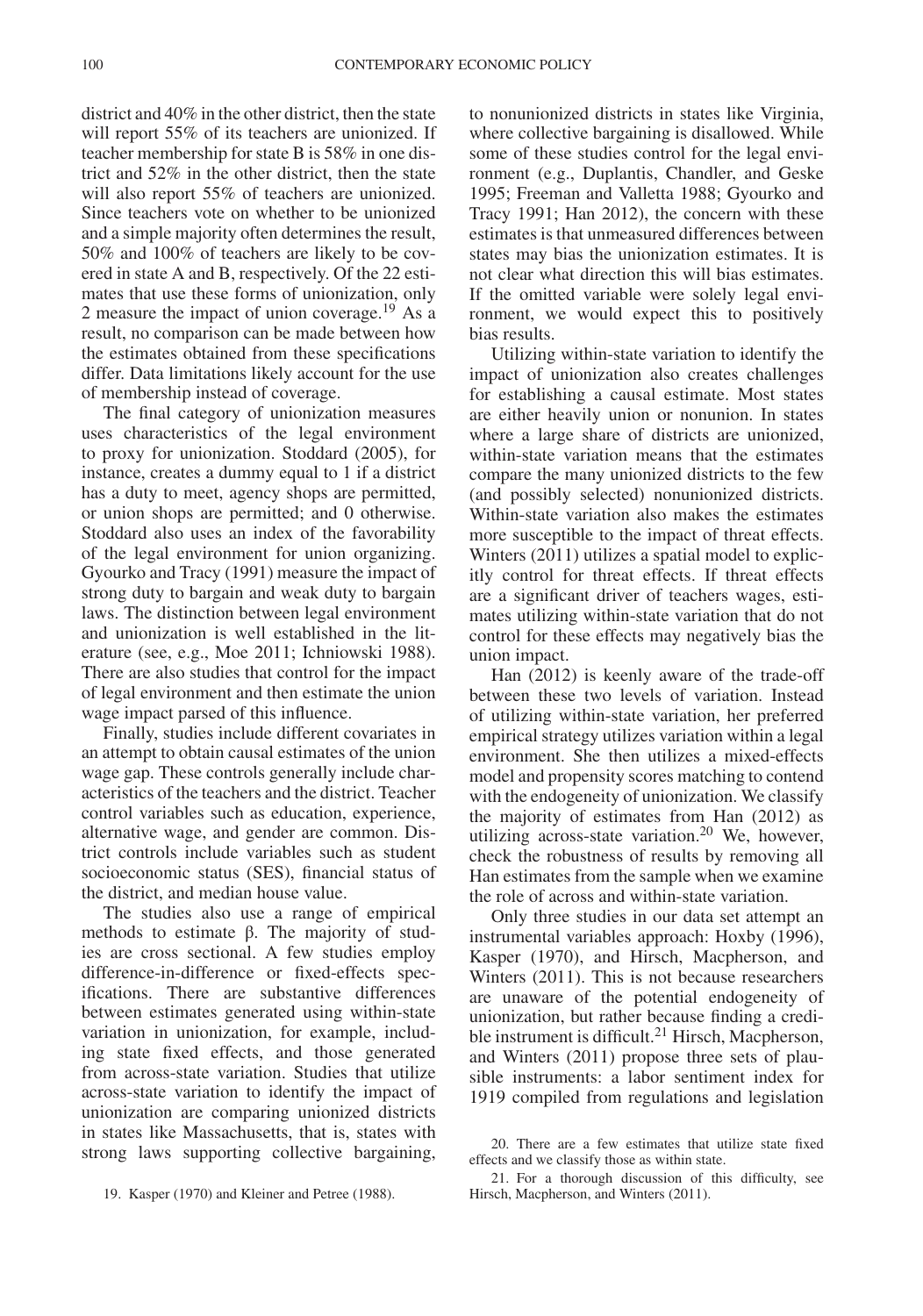that pertain to labor, an index created from the AFL-CIOs Committee on Political Education voting records for 1965–1975, and the 1964 state union density for the private sector. They ultimately reject the IV estimates because the stability of prolabor sentiment makes it so these instruments may have a direct and current effect on wages.[22](#page-8-0)

Given the degree of variation in empirical specification discussed in this section, it is not surprising that generalizations of the literature are difficult. The following meta-analytic approaches provide a first attempt to understand how these variations systematically contribute to the estimates of the union wage impact for teachers.<sup>23</sup>

#### III. STANDARD META-ANALYSIS

We are interested in the overall economic and statistical significance of union wage effects. Since the studies in our sample have many different specifications, we use the standard metaanalytic technique of converting the coefficients reported in the studies to partial correlation coefficients. The partial correlation coefficients for each included specification *j* is calculated as follows, $24$ 

(2) 
$$
r_j = t_j / \sqrt{\left(t_j^2 + n_j\right)}
$$

where  $t_i$  is the *t*-statistic for the unionization effect and  $n_i$  is the degrees of freedom in the specification. In our calculations, we have used sample size rather than degrees of freedom with the assumption that the size of the sample is large relative to the number of included covariates. We make this substitution because not all studies provide adequate information to calculate degrees of freedom.

Partial correlation coefficients are the simple correlation of the residuals from a regression of wage on all included covariates other than union and the residuals from a regression of union on the same set of covariates. This statistic captures the explanatory power of the variable union on wage in a form that is very similar to the regression coefficients β, but without the issue of comparing different units due to the measurement of wage and union. The sign  $r_i$  will be the same as

**FIGURE 1** Relationship between Partial Correlation Coefficients and Sample Size



*Note:* This graph provides no evidence of publication bias. Six estimates with sample sizes greater than 20,000 have been excluded from this graph. These estimates were excluded so that the scaling of the y-axis would allow the reader to better see the data. The excluded estimates have a mean partial correlation coefficient of .014 and a range of .004 to .040.

the sign of β in the *j*th study. Furthermore, the correlation of these residuals is not influenced by the sample size. Therefore, we prefer partial correlation coefficients to a comparison of *t*-statistics across studies. Partial correlation coefficients have the desirable properties that they are unit free and incorporate both magnitude and statistical significance. We note that the issue of selection bias is still a concern when aggregating the results. We will discuss the implications of selection bias in the succeeding sections.

Before analyzing the overall effect size, we check for publication bias by plotting our effect size estimates against sample size. Publication bias occurs if journals are more likely to select an article for publication when the estimated coefficients are statistically significant. This may also occur if authors do not attempt to publish studies that find small or statistically insignificant effects. If publication bias is present, we would expect to see very few partial correlation coefficients near 0, particularly for studies with smaller sample sizes. Figure 1 reports the results of this analysis. The figure does not show any evidence of publication bias. Therefore, we proceed to estimating the overall effect size for this sample of studies without concern that this may bias our estimate.

The modes by which unions find it effective and feasible to interact with districts is likely to differ depending on specific characteristics of the district and legal environment. For instance, unions in states that explicitly outlaw

<span id="page-8-1"></span><span id="page-8-0"></span><sup>22.</sup> See Hirsch, Macpherson, and Winters (2011, 8–9).

<sup>23.</sup> Jarrell and Stanley (1990) conduct a meta-analysis of the union wage gap generally.

<span id="page-8-2"></span><sup>24.</sup> See Greene (2000) for a discussion of this formula.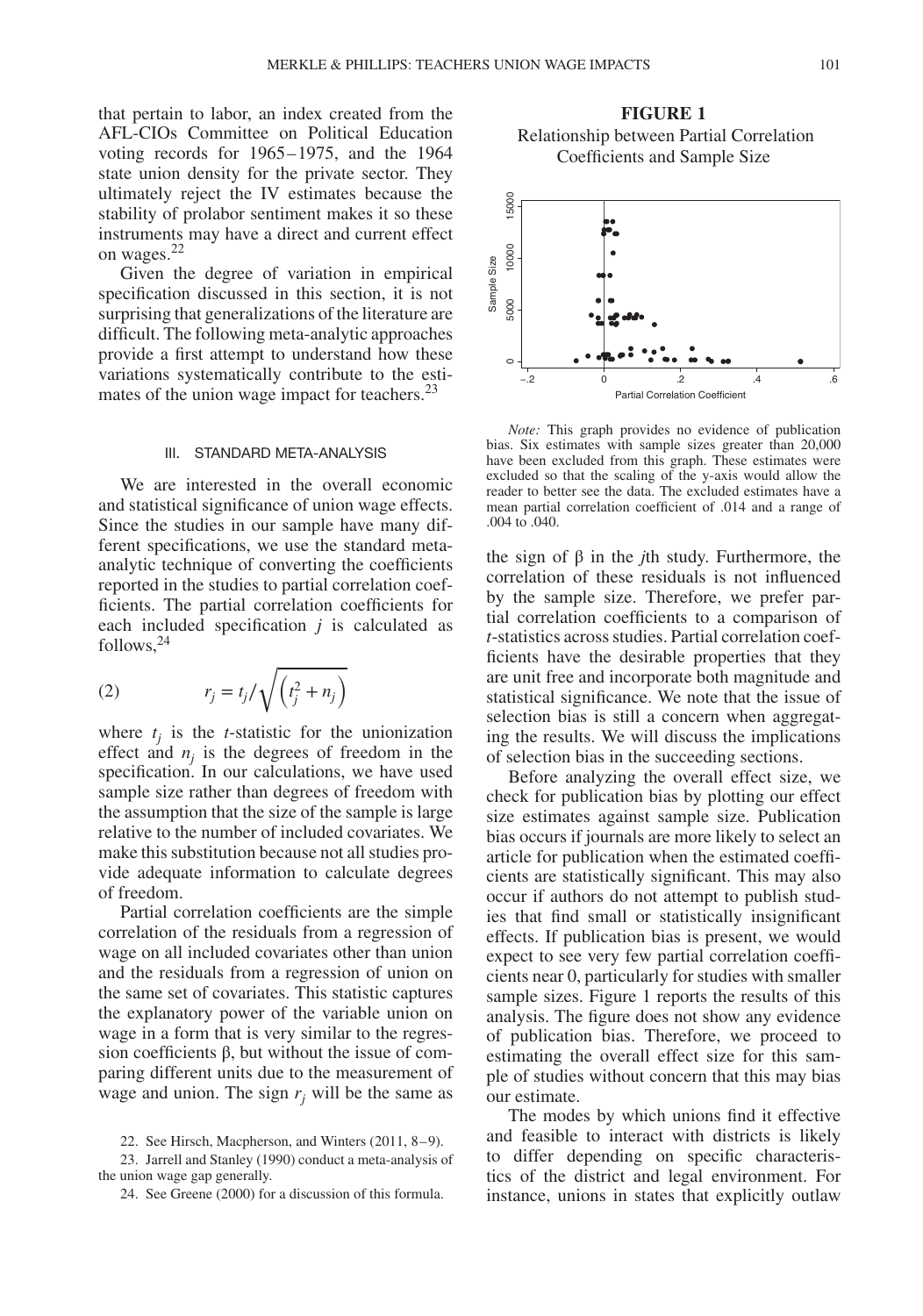collective bargaining may be more likely to work toward improvements in teacher work conditions than increases in teacher pay. As a result of this, we employ a random-effects model that does not impose the assumption that there is one true effect of unionization.[25](#page-9-0) A random-effects model requires only that the effects are drawn from the same underlying normal distribution. To be forthcoming with the evidence we have compiled, we report the results of a fixed-effects model in Figure S1, Supporting information. The fixed-effects model yields an overall partial correlation coefficient of .02. The fixed-effects analysis weights smaller studies more than the random-effects analysis. In Section IV, we further investigate how unionization effects are shaped by the district and legal environment.

In a random-effects model, the overall effect represents the mean of the true effects. The estimates are weighted by the inverse variance to account for within-study error and the betweenstudy variance to account for the sampling from the population of true effect sizes. Betweenstudy variance is calculated by subtracting the within-study variance from the observed total variance. The overall effect is calculated as follows:

(3) 
$$
\bar{r} = \sum_{j=1}^{J} \frac{1}{v_j} r_j / \sum_{j=1}^{J} \frac{1}{v_j}
$$

where  $v_i$  is the within-study variance plus the between-study variance and  $r_i$  is the particular correlation coefficient.[26](#page-9-1)

Figure 2 reports the overall effect size and each study's contribution to it when we treat each partial correlation coefficient as independent, that is, when we do not apply RVE procedures. The diamond represents the meta-analyzed measure of effect size for each study. It is centered around the effect size estimate and its length represents the 95% confidence interval. The vertical line

is the line of no effect, that is, an effect size equal to 0. The dashed line represents the overall partial correlation coefficient from the group of studies. Examining the location of study estimates to the dashed line is a visual representation of heterogeneity. The overall partial correlation coefficient is .03. The impact of unionization on wages is positive and significantly different from 0. The magnitude of the impact, however, is very small.

Since partial correlation coefficients do not convey economic significance, we use the overall correlation coefficient along with sample sizes and standard errors from papers in our sample to compute the resulting percentage change in teachers' wages. Figure 3 contains these values. Using all log-level specifications, we find that a .03 partial correlation coefficient on average generates a 4.81 % increase in teachers' wages. The distribution is right skewed and two outliers in the upper tail (with a value of 26.21 % and 35.68 % for an estimate from Tracy 1988 and Baugh and Stone 1982, respectively) contribute to this mean impact being a poor representation of the typical finding. The median wage impact is 3.27 % and 90 % of values are less than 13 %. This suggests a small wage impact of teachers unions on wages. Given that the literature contains a welter of estimates about the size of these union impacts (ranging from no effect to nearly 20%), this meta-analytic result is of particular interest. This result also differs from the standard union wage gap of  $10\% - 20\%$  that is estimated for the private sector unions.<sup>[27](#page-9-2)</sup>

In Figure 2, we note that the  $I^2$  is very high (84.2%) and Han (2012) accounts for approximately 35% of our overall effect size. The *I*<sup>2</sup> statistic is the percentage of variation across an estimate that is due to heterogeneity rather than to chance.[28](#page-9-3) We adjust the weighting of each study to account for potential clustering at the study level. On average, eight individual estimates are drawn from a study.

Figure 4 reports the result of this reweighting. We account for any potential within-study dependence by adjusting the standard errors. This is achieved by multiplying the standard errors by  $\sqrt{1 + l(b-1)}$  where *b* is the number of estimates from a particular study and *l* is the intra-

<span id="page-9-0"></span><sup>25.</sup> Borenstein, Hedges, and Rothstein (2007, 11) give the following example of when a random effects model is appropriate. We repeat the example at length because it is a direct fit to our use of this method. "[A]ssume that we are working with studies that assess the impact of an educational intervention. The magnitude of the impact might vary depending on the other resources available to children, the class size, the age, and other factors, which likely vary from study to study. We might not have assessed these covariates in each study. Indeed, we might not even know what covariates are related to the size of the effect."

<span id="page-9-1"></span><sup>26.</sup> For further discussion of the random effects model, see Borenstein, Hedges, and Rothstein (2007).

<span id="page-9-2"></span><sup>27.</sup> See, for example, Jarrell and Stanley (1990). This difference may be the result of increased focus on fringe or nonpecuniary benefits by teachers unions.

<span id="page-9-3"></span><sup>28.</sup> *I*<sup>2</sup> =100 % \* (*Q* −*df* /*Q*). See Higgins et al. (2003) for a more detailed description.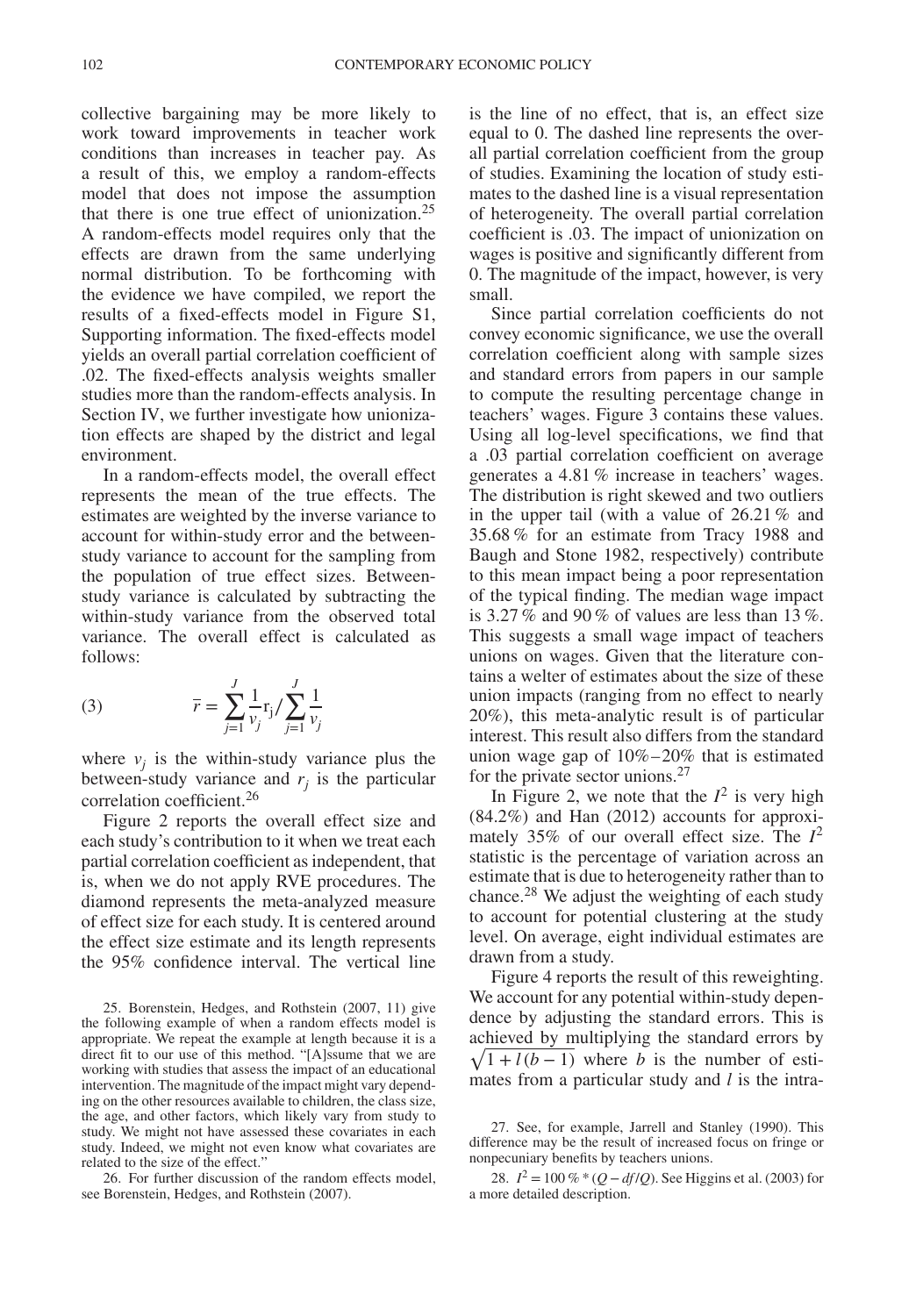| <b>FIGURE 2</b>                                                 |
|-----------------------------------------------------------------|
| Forest Plot of Partial Correlation Coefficients for All Studies |

| Study<br>ID                     |                | ES (95% CI)          | %<br>Weight |
|---------------------------------|----------------|----------------------|-------------|
| Baugh & Stone<br>Subtotal       |                | $0.08 (-0.08, 0.24)$ | 0.67        |
| Cowen<br>Subtotal               |                | 0.11(0.05, 0.17)     | 0.93        |
| Duplantis et al.<br>Subtotal    |                | 0.34(0.10, 0.57)     | 0.10        |
| Freeman & Valletta<br>Subtotal  |                | $0.08 (-0.02, 0.18)$ | 3.22        |
| Gyourko & Tracy<br>Subtotal     |                | $0.01$ (-0.00, 0.02) | 6.23        |
| Han<br>Subtotal                 |                | $0.01 (-0.00, 0.02)$ | 35.13       |
| Hirsch et al.<br>Subtotal       |                | 0.05(0.01, 0.08)     | 7.89        |
| Hoxby<br>Subtotal               |                | $0.02$ (0.01, 0.04)  | 2.03        |
| Kasper<br>Subtotal              |                | 0.31(0.11, 0.51)     | 0.13        |
| Kleiner & Petree<br>Subtotal    |                | $0.00 (-0.08, 0.08)$ | 1.19        |
| Lentz<br>Subtotal               |                | 0.13(0.07, 0.19)     | 0.86        |
| Lipsky & Drotning<br>Subtotal   |                | 0.08(0.02, 0.14)     | 3.76        |
| Lovenheim<br>Subtotal           |                | $0.04$ (0.00, 0.08)  | 2.51        |
| Retsinas<br>Subtotal            |                | 0.49(0.29, 0.68)     | 0.14        |
| Stoddard<br>Subtotal            |                | 0.01(0.01, 0.01)     | 9.20        |
| Tracy<br>Subtotal               |                | 0.07(0.03, 0.12)     | 9.36        |
| West & Mykerezi<br>Subtotal     |                | $0.04 (-0.11, 0.20)$ | 1.83        |
| Winters<br>Subtotal             | Ò              | $0.04$ (0.02, 0.06)  | 13.53       |
| Zwerling & Thomason<br>Subtotal |                | $0.12$ (-0.00, 0.24) | 1.29        |
| Overall                         |                | 0.03(0.02, 0.04)     | 100.00      |
| $-.681$                         | Т<br>0<br>.681 |                      |             |

*Notes:* A random-effects model is utilized to deal with the fact that there is unlikely to be one true effect size generated by unionization. The effect sizes are weighted by their inverse variances. Each effect size is assumed to be independent. See the text for an explanation of how we selected studies to mitigate within-study dependence. The overall  $I^2$  is 84.2%.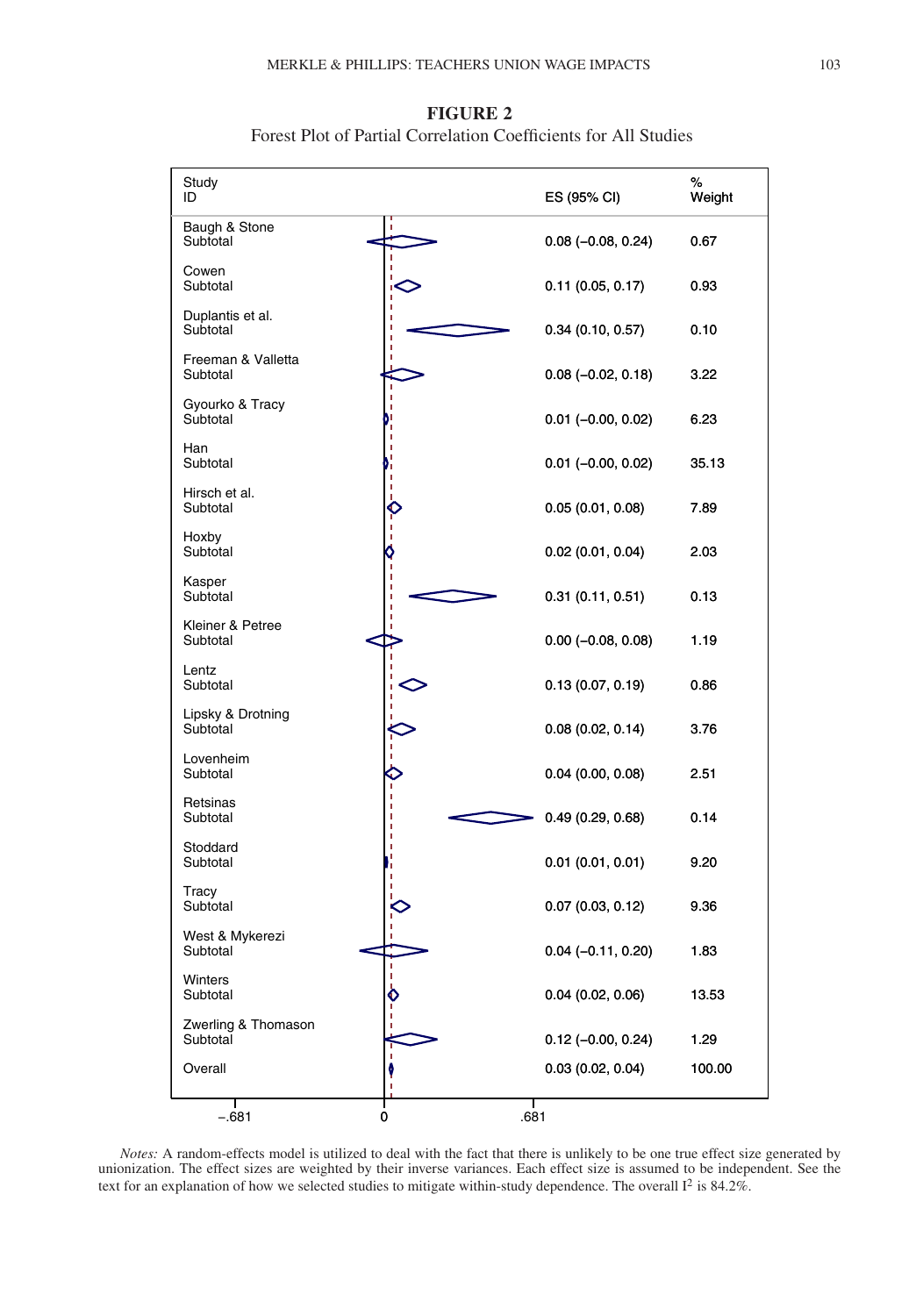**FIGURE 3** Economic Significance of Wage Impacts



*Notes:* A random-effects model is utilized to deal with the fact that there is unlikely to be one true effect size generated by unionization. The economic impacts in this figure are found by reversing the partial correlation transformation for log-linear specifications, coeff\*100=.03\*standard error\*sqrt (sample size).

class correlation within studies.<sup>29</sup> The average within-group correlation is  $l = 0.72695^{30}$  This specification does not alter the overall effect size. The  $I^2$  is much smaller at 54.0% and other studies are weighted more evenly with the Han study. We prefer this specification and report subsequent results with these adjusted errors. We also report a specification in Figure S2 that sets intraclass correlation to 1, that is, reflecting the extreme case where estimates from the same study are perfectly correlated. This does not change the results. As expected, the  $I^2$  is slightly smaller at 46 %.

We check the sensitivity of the overall effect size to the inclusion of particular studies and estimates in several ways. First, we use a delete one and a trimming procedure. We then check our handling of the dependence of estimates within a study by drawing only one estimate from each study. The delete one procedure entails deleting the effect sizes from one study at a time

<span id="page-11-1"></span>30. This value is found by using STATAs loneway command.

and then recalculating the overall effect size. Figure S3 contains the results of the delete one procedure that produces the largest change in effect size. Removing the Han study generates the largest change in overall effect size. Without the Han estimates, the overall effect size is 0.04. This effect size is statistically different from the overall effect size reported in Figure 3. This produces a mean and median percentage change of 6.414 and 4.366, respectively. A few of the studies we have included are unpublished manuscripts. We made the decision to include these papers to mitigate concerns about publication bias. Some of these manuscripts, however, receive a large weight in our analyses and the peer-review process should mitigate the bias of published estimates. As a result, we estimate the overall effect size for published studies. The overall effect size for published studies is 0.04 and therefore is statistically different from the result obtained by including all studies. The effect size is the same as the result obtained by excluding the Han study, largely because the Han study is unpublished and received significant weight in the original analysis.

We also check the sensitivity of our effect size to outliers by trimming the top and bottom 5%. Figure S4 reports these results. The overall effect size is the same as the result reported in Figure 3. Figure S5 reports the results of selecting only one estimate from each study, which can be viewed as a more conservative approach to handling potential dependence between estimates. The overall effect size is 0.05, but is not statistically different from the effect size reported in Figure 3.

The  $I^2$  we find in our preferred specification, 54%, is still very large. Higgins et al. (2003) find that in a review of 509 meta-analyses about a quarter of meta-analyses have  $I^2$  over 50%. These meta-analyses are predominately of medical studies. We are not aware of a similar accounting of  $I<sup>2</sup>$  values in economics or social science reviews, although it is likely that these would tend to have higher  $I^2$  values. We view this large value as suggesting two possible sources of variation: (1) that the impacts of unionization will differ based on its form and the context in which it is applied, what we subsequently term "true heterogeneity" and (2) that the empirical specification of different papers may deal with selection bias to different extents. We work on understanding this heterogeneity in the subsequent subgroup analysis.

It is also important to consider the role of selection bias when interpreting the overall effect

<span id="page-11-0"></span><sup>29.</sup> This produces very similar weights to those proposed in Hedges, Tipton, and Johnson (2010) to deal with correlated effects. The only difference is that the Hedges et al. weights assume that sample sizes are more similar within studies than across studies and use the same weight for all effect sizes coming from a particular study. We allow weights to vary within a study because this is not a reasonable assumption for our set of studies. See Han (2012), Lipsky and Drotning (1973), or Tracy (1988) for examples where sample sizes vary substantially within a study.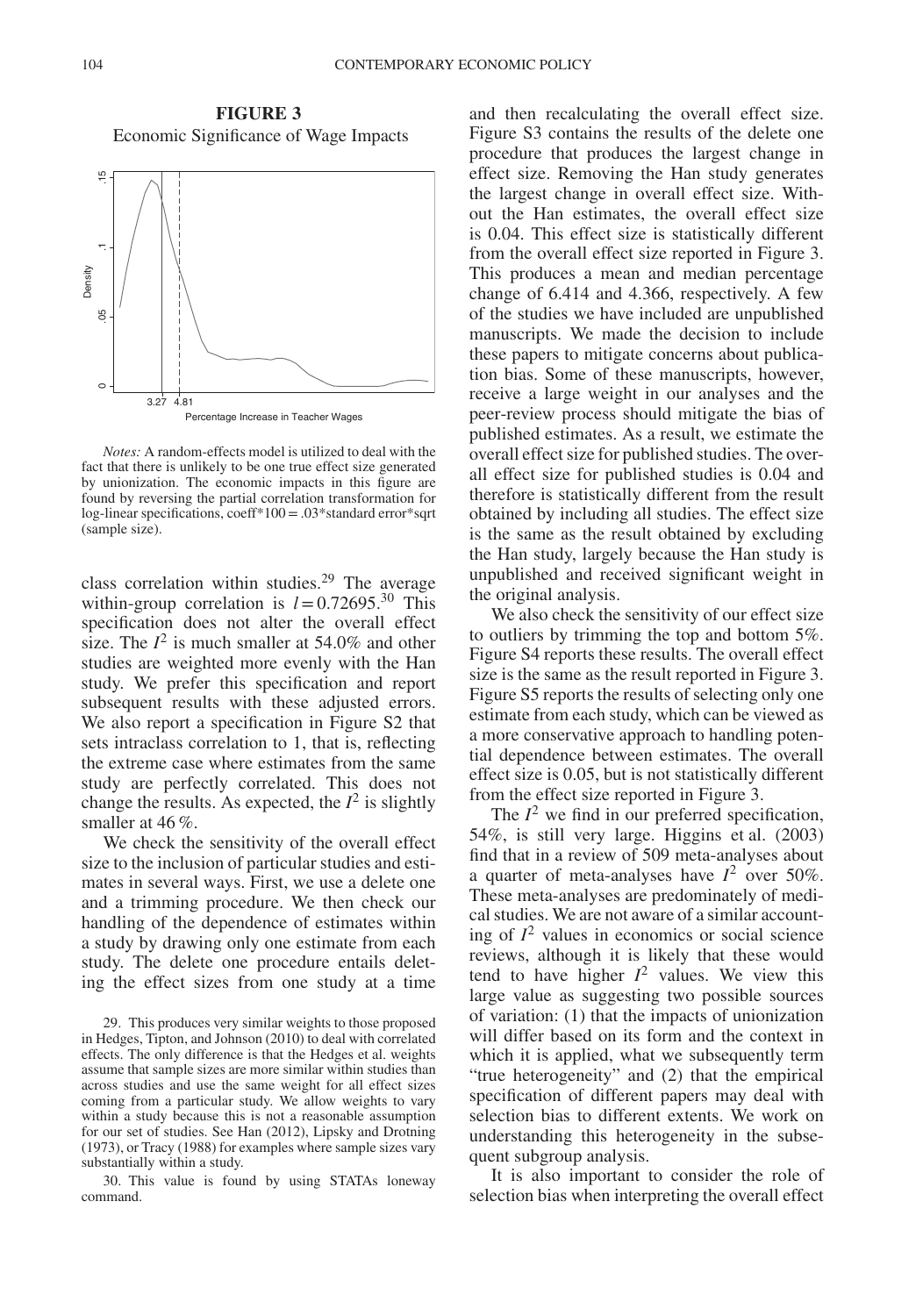Forest Plot of Partial Correlation Coefficients for All Studies Weighted for Within-Study Dependence

| Study<br>ID                     |           | ES (95% CI)          | %<br>Weight |
|---------------------------------|-----------|----------------------|-------------|
| Baugh & Stone<br>Subtotal       |           | $0.08 (-0.08, 0.24)$ | 0.70        |
| Cowen<br>Subtotal               |           | 0.11(0.05, 0.17)     | 1.66        |
| Duplantis et al.<br>Subtotal    |           | 0.34(0.10, 0.57)     | 0.16        |
| Freeman & Valletta<br>Subtotal  |           | $0.08 (-0.02, 0.18)$ | 4.91        |
| Gyourko & Tracy<br>Subtotal     |           | $0.01 (-0.01, 0.02)$ | 10.45       |
| Han<br>Subtotal                 |           | $0.01 (-0.01, 0.03)$ | 18.04       |
| Hirsch et al.<br>Subtotal       |           | 0.04(0.01, 0.08)     | 12.00       |
| Hoxby<br>Subtotal               |           | 0.02(0.01, 0.04)     | 4.04        |
| Kasper<br>Subtotal              |           | 0.31(0.05, 0.57)     | 0.13        |
| Kleiner & Petree<br>Subtotal    |           | $0.00 (-0.08, 0.08)$ | 1.33        |
| Lentz<br>Subtotal               |           | 0.13(0.07, 0.19)     | 1.54        |
| Lipsky & Drotning<br>Subtotal   |           | $0.05 (-0.03, 0.13)$ | 1.34        |
| Lovenheim<br>Subtotal           |           | $0.04 (-0.03, 0.11)$ | 1.66        |
| Retsinas<br>Subtotal            |           | 0.49(0.19, 0.79)     | 0.10        |
| Stoddard<br>Subtotal            |           | $0.01$ (0.00, 0.02)  | 18.00       |
| Tracy<br>Subtotal               |           | 0.05(0.01, 0.10)     | 10.38       |
| West & Mykerezi<br>Subtotal     |           | $0.07 (-0.07, 0.20)$ | 2.80        |
| Winters<br>Subtotal             |           | 0.04(0.02, 0.07)     | 10.02       |
| Zwerling & Thomason<br>Subtotal |           | $0.12 (-0.00, 0.24)$ | 0.76        |
| Overall                         |           | 0.03(0.02, 0.04)     | 100.00      |
| $-.788$                         | 0<br>.788 |                      |             |

*Notes:* A random-effects model is utilized to deal with the fact that there is unlikely to be one true effect size generated by unionization. The effect sizes are weighted by the inverse-variance method. To deal with the possibility of intrastudy dependence, we compute adjusted standard errors by multiplying the standard errors by sqrt $[1 + l(b-1)]$  where *b* is the number of estimates from a particular study and *l* is the intraclass correlation within studies. This method comes from Kish (1965), and is the same as the method proposed in Hedges, Tipton, and Johnson (2010). The overall *I*<sup>2</sup> is 54.0 %.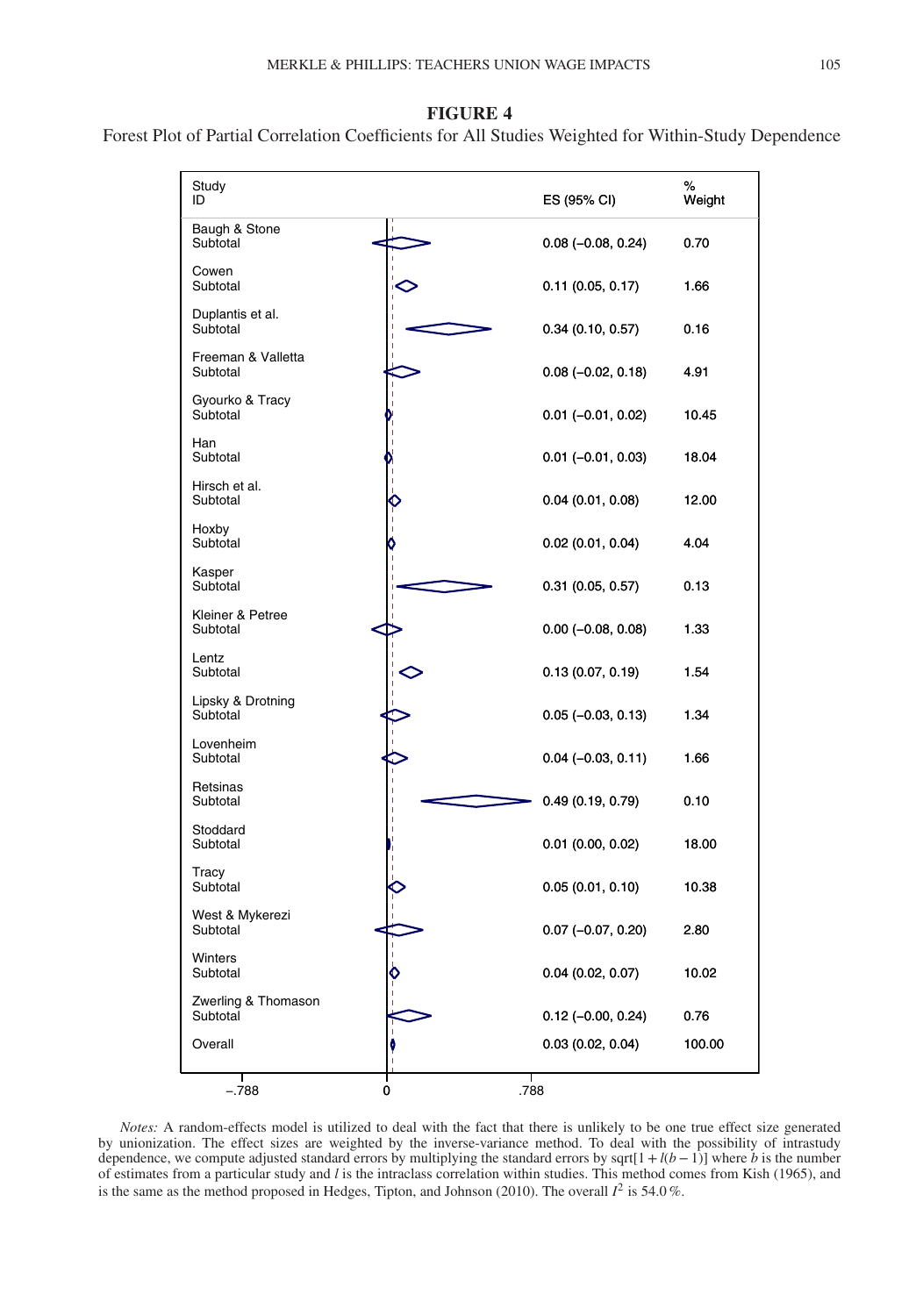**FIGURE 5**

Forest Plot of Partial Correlation Coefficients for Good Empirical Methods



*Notes:* A random-effects model is utilized to deal with the fact that there is unlikely to be one true effect size generated by unionization. The effect sizes are weighted by their inverse variances. See the text for an explanation of how we mitigate within-study dependence. The overall  $I^2$  is 0%.

sizes. The potential for endogenous assignment to unionization has been noted by other researchers and was discussed in the previous section. There is considerable variation in the amount of attention paid to mitigating bias in β across studies.

As a first look at understanding the magnitude and sign of the bias that may be present, we repeat the overall effect size analysis for only those studies that can be classified as using "quasiexperimental" empirical methods. We classify studies as having the best empirical methods if they have a quasi-experimental research design. There are only four papers that we identify as utilizing the best empirical methods. These are Han (2012), Hoxby (1996), Lovenheim (2009), and Winters (2011). We do not include estimates from Hirsch, Macpherson, and Winters (2011) because the authors question the large magnitude of their results in the instrumental variables specification. We present a random-effects model including all papers with a best empirical method designation in Figure 5. Using only the

best empirical methods estimates yields a mean partial correlation coefficient of .02.<sup>[31](#page-13-0)</sup> The effect size is not statistically different from the results of the meta-analysis including all studies. Removing Han (2012) and repeating the analysis yields effect sizes more similar to the overall effect size reported above. The average effect size for best empirical methods without Han is 0.031. In the following subgroup analysis, we take a more detailed look at empirical specification to try to evaluate best practices.

The studies reviewed in this analysis, therefore, suggest that the economic significance of the teacher union impact on wages is modest, typically between 2% and 4.5%. We are tentative about concluding that these results are causal effects and discuss our concerns in the succeeding sections. The results are robust to a variety of specifications and tell us about the collective wisdom of research to date. Knowing that the wage

<span id="page-13-0"></span>31. This corresponds to an average increase of 3.21% and a median increase of 2.18%.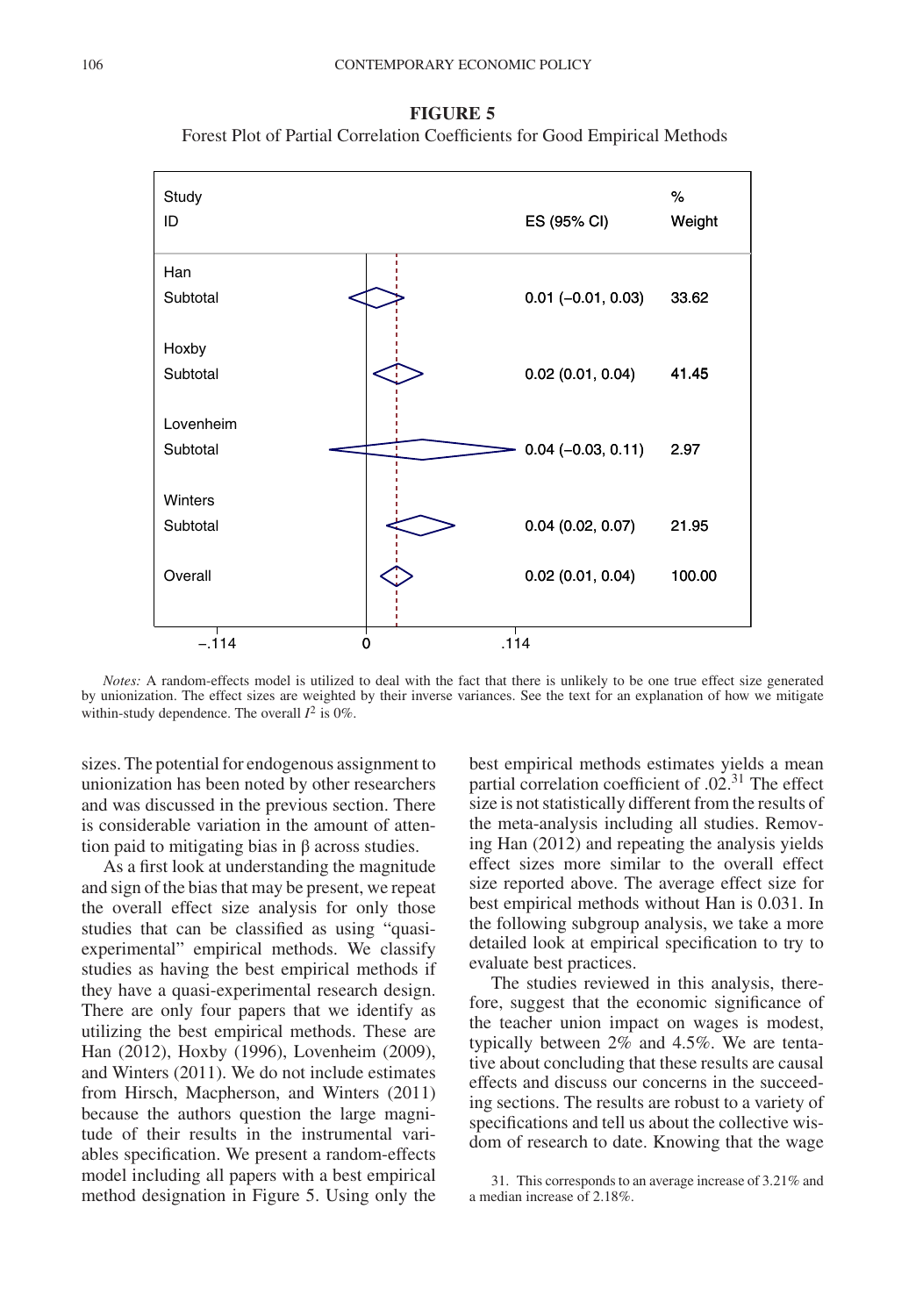impacts are modest should help to inform districts' and states' view of unions.

#### IV. SUBGROUP ANALYSIS: EXPLAINING THE VARIATION IN UNION WAGE ESTIMATES

Since previous literature reviews, as well as our own evaluation of the literature, suggest that there is substantial variation in the union wage impact across studies, we try to explain this variation by identifying appropriate moderator variables. This analysis examines two types of variation that occur in the estimates: (1) the impact of selection bias and (2) the true heterogeneity of union effects. We first estimate mean partial correlation coefficients for subsamples defined by a few important moderator variables and compare across subsamples. To gain an understanding of the magnitude of each moderator's effect on the union wage impact and their interaction with one another, we then use metaregression techniques.

Table 2 contains the subgroup analysis for a limited set of these characteristics. We focus on six subgroup analyses: whether the empirical method uses within or across-state variation, the level of observations, the date a study was published, the measure of unionization, the decade of data, and the wage measure. The first three subgroups focus on the role of selection bias in the estimates. The last two are directed toward understanding the role of true heterogeneity. The measure of unionization subgroup likely involves both forms of variation. These analyses, of course, are suggestive and do not represent causal effects of these characteristics on effect size. We, therefore, favor the meta-regression analysis and present the impact of these and other moderators through those results.

Many of the moderators we use catalogue whether an empirical specification includes particular, relevant controls. We collect information on whether a specification includes controls for characteristics of the teacher and the district that may reduce selection bias, as well as information about the sample used for estimation. The moderators related to teacher characteristics identify whether a specification includes a control for experience, education, alternative wages that teachers may consider, and gender. Moderators that characterize the district environment are whether a specification includes controls for financial status, student–teacher ratios, the SES of students, and median house values. The legal environment controls are (1) whether a study controls for variation in legal environment across states, (2) does not control for legal environment, or (3) uses the variation in legal environment as the measure of unionization. Other moderators include whether the specification utilizes within or across-state variation in unionization, the unit of observation, the type of wage measured, and the quality of the journal in which the result was published.

Measures of teacher experience, education, gender, and alternative wages are all likely to be correlated with the unionization status of the district. Historical accounts of teacher unionization, such as Murphy (1992), provide anecdotal evidence that more educated and experienced teachers are more likely to be unionized. Murphy also discusses the importance of teacher gender in the formation of unions. Female teachers were less likely to unionize than their male counterparts. Furthermore, male and female teachers initially did not have similar goals and this may have prevented early attempts to unionize. Research on the causes of unionization is not well developed. There are studies, such as Freeman (1986) and Ichniowski (1988), that show that changes in the legal rights of public sector unions increased unionization rather than appearing in response to its emergence.

We expect that not controlling for a teacher's level of education will create upward biased estimates of the union wage effect. More educated teachers are more likely to join unions and also more likely to earn a higher wage. The subsequent meta-regression provides evidence of such bias. We also expect similar upward bias in studies that do not control for teacher experience or the alternative wage.

The next set of moderators is determined by whether a specification includes particular controls for district characteristics. We collect information on whether the researcher has controlled for district financial status, legal environment, students' SES, and median house values. We classify a specification as controlling for financial status if a measure such as district revenues, district per capita income, or debt service per pupil is included. A study is categorized as controlling for legal environment if the researcher either uses a sample with a homogeneous legal environment or includes dummy variables for differing legal environments (including state fixed effects). Studies often consider whether a state allows or prohibits collective bargaining for teachers, as well as the legal status of agency shops. Moe (2011) provides a useful classification of legal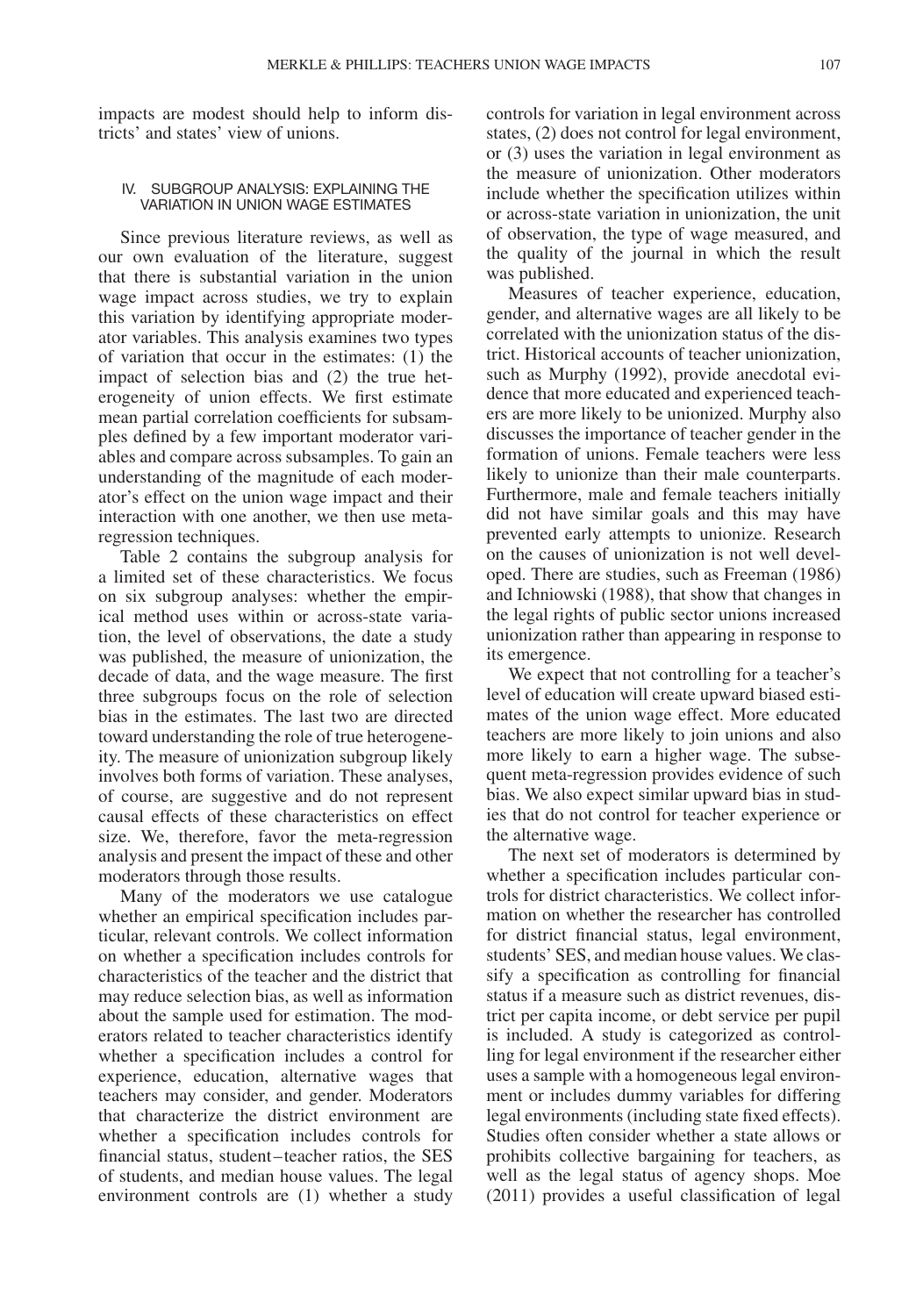### **TABLE 2**

Comparing the Size of Union Wage Effects across Specifications Subgroup Analysis (Weighting for Within-Study Dependence)

| Partial Correlation Coefficients and Test Statistics Derived from 78 Estimates from 20 Studies |                            |                    |                                   |             |                |
|------------------------------------------------------------------------------------------------|----------------------------|--------------------|-----------------------------------|-------------|----------------|
| <b>Specification Characteristic</b>                                                            | <b>Number of Estimates</b> | <b>Effect Size</b> | 95% Confidence<br><b>Interval</b> | z Statistic | $I2$ Statistic |
| Unit of observation                                                                            |                            |                    |                                   |             |                |
| Teacher                                                                                        | 36                         | 0.022              | [0.012, 0.032]                    | 4.47        | 55.8           |
| District                                                                                       | 33                         | 0.055              | [0.033, 0.077]                    | 4.94        | 36             |
| <b>State</b>                                                                                   | $\overline{4}$             | 0.063              | $[-0.067, 0.194]$                 | 0.95        | 51.6           |
| Test statistic for difference                                                                  | $-2.557, -0.121$           |                    |                                   |             |                |
| Wage measure                                                                                   |                            |                    |                                   |             |                |
| Average                                                                                        | 35                         | 0.031              | [0.020, 0.043]                    | 5.28        | 68.7           |
| New teacher                                                                                    | 28                         | 0.024              | [0.008, 0.040]                    | 2.9         | $\overline{0}$ |
| Senior teacher                                                                                 | 8                          | 0.077              | [0.041, 0.112]                    | 4.27        | $\Omega$       |
| Test statistic for difference                                                                  | $0.7, -2.754$              |                    |                                   |             |                |
| Unionization measure                                                                           |                            |                    |                                   |             |                |
| <b>CBA</b>                                                                                     | 33                         | 0.058              | [0.037, 0.079]                    | 5.39        | 51.5           |
| Membership coverage                                                                            | 22                         | 0.025              | [0.001, 0.048]                    | 2.07        | 19.7           |
| Legal                                                                                          | 22.                        | 0.014              | [0.006, 0.022]                    | 3.53        | 30.9           |
| Test statistic for difference                                                                  | 2.119,0.859                |                    |                                   |             |                |
| Within-versus across-state variation                                                           |                            |                    |                                   |             |                |
| Within state                                                                                   | 29                         | 0.054              | [0.028, 0.079]                    | 4.17        | 48.3           |
| Across state                                                                                   | 48                         | 0.027              | [0.017.0.037]                     | 5.26        | 54.3           |
| Test statistic for difference                                                                  | 1.940                      |                    |                                   |             |                |
| Decade of data                                                                                 |                            |                    |                                   |             |                |
| Data from 1970s                                                                                | 29                         | 0.120              | [0.063, 0.178]                    | 4.10        | 24.7           |
| Data from 1980s                                                                                | 48                         | 0.023              | [0.007, 0.038]                    | 2.84        | 67.3           |
| Data from 1990s                                                                                | 4                          | 0.035              | [0.003, 0.067]                    | 2.12        | 86.6           |
| Data from 2000s                                                                                | 48                         | 0.033              | [0.020, 0.047]                    | 4.74        | 29.2           |
| Test statistic for difference                                                                  | 3.129, 1.09, 0.2           |                    |                                   |             |                |
| Decade published                                                                               |                            |                    |                                   |             |                |
| Published during 1970s                                                                         | 10                         | 0.069              | $[-0.009, 0.147]$                 | 1.74        | $\theta$       |
| Published during 1980s                                                                         | 15                         | 0.066              | [0.026, 0.106]                    | 3.22        | 73.8           |
| Published during 1990s                                                                         | 10                         | 0.038              | [0.009, 0.068]                    | 2.53        | 68.8           |
| Published during 2000s                                                                         | 42                         | 0.024              | [0.015, 0.033]                    | 5.17        | 34.8           |
| Test statistic for difference                                                                  | 0.067, 1.12, 0.886         |                    |                                   |             |                |

environments. He partitions states into four mutually exclusive categories: (1) states that have collective bargaining laws and allow agency shops; (2) states that have collective bargaining laws, but do not allow agency shops; (3) states that do not have collective bargaining laws; and (4) states that prohibit collective bargaining. Our original plan was to group studies according to this classification. This, however, is not possible because many studies utilize national datasets. We instead split the papers by whether the studies use withinor across-state variation.

Further research that examines the union wage gap in moderate and weak legal environments may help to sort out the heterogeneity of union wage impacts.<sup>32</sup> The meta-regression will allow us to parse the impact of this moderator from measuring unionization with a CBA and the quality of the empirical strategy.

<span id="page-15-0"></span>32. This is the intention of Han (2012).

The dependent variable teachers wages is specified as either the average wage of teachers, the wage for new teachers, or the wage for more experienced teachers. A well-established result from the literature on teachers unions is that unions increase the wages of senior teachers, but not the wages of new teachers. The subgroup analysis confirms that unions have a smaller effect on new teachers than senior teachers with partial correlation coefficients of .024 and .077, respectively. The subgroup analysis, however, additionally suggests that unions do have a positive and statistically significant impact on new teachers' wages. The effect size for new teachers' wages is not statistically different from the effect size when average wages are the measure.

We also classified the estimates by their measure of unionization. We divide the measures of unionization into the following mutually exclusive categories: (1) unionization measured by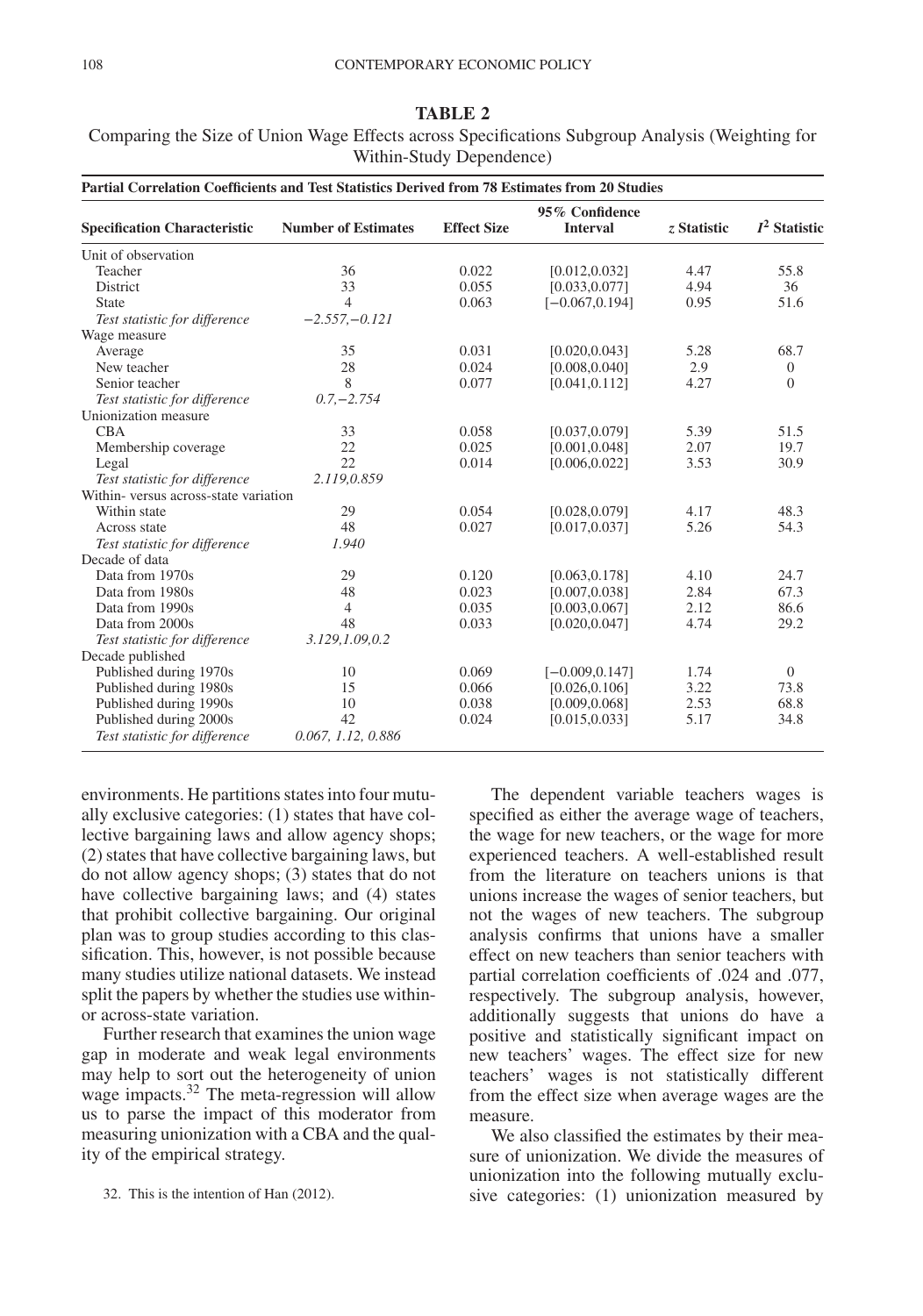presence of  $CBA$ ,<sup>[33](#page-16-0)</sup> (2) unionization measured as the number or percent of teachers who are members of the union or represented by the union, but have not necessarily established a CBA, and (3) unionization measured by variations in the legal environment, such as whether a district has the duty to bargain or meet-and-confer. The specifications that measure unionization by CBA have a higher overall effect size  $(r = .058)$ than either the membership  $(r = .025)$  or legal subgroup  $(r = .014)$ . The difference between the CBA and membership effect sizes is statistically significant. The difference between the membership and legal effect sizes is, however, not statistically significant. These effect sizes yield an average wage impact for unionization measured by CBA of 9.59% with a typical wage effect of 6.33%. In contrast, measuring unionization by membership yields an average wage impact for unionization of 4.01% and a median impact of 2.73%.

Two potential explanations for the difference between these subgroup effect sizes are that these measures of unionization are capturing different forms of teachers unions or that there is attenuation bias due to greater measurement error in the membership and legal measures. The latter possibility was discussed in Hoxby (1996). The first explanation is plausible given that not all teachers unions have official CBAs with their districts. An open question is whether unionized districts with CBAs are more likely to increase teachers' wages than unionized districts that do not have them.

When the sample is stratified by the unit of observation, we find that the average effect size is smaller when the unit of observation is the individual teacher  $(r = .022)$  than when it is the district  $(r = .055)$ . This result may reflect that teacher characteristics that increase wages are positively correlated with unionization. Teacherlevel samples allow researchers to better control for these characteristics and provide a more accurate estimate of the role of teachers unions. We are able to test directly for the importance of these controls and any remaining effect of a teacherlevel sample in the meta-regressions.

When we study the role of across-state versus within-state variation in union status, we find that utilizing our full set of estimates in a random-effects model yields average effect sizes for the within-state group that are twice the size of the estimates for the across-state group, that is,  $r = .054$  and  $r = .027$ , respectively. These effect sizes equate to a mean percent increase in wages of 8.66% and 4.33%. We believe this result is important and check its robustness in the following three ways: (1) drop studies that address concerns generally raised about across-state variation, (2) drop unpublished studies, and (3) select one estimate from each study.

First, we drop the Han and Winters estimates because these empirical specifications address concerns about unobservables better than other studies relying on across-state variation.<sup>34</sup> Without these studies, we find that the average effect size for the within-state variation group is still double that of the across-state variation studies[.35](#page-16-2) The difference, however, is not statistically significant. The  $I^2$  for the across-state variation group is 54.3% with and 75.5% without the inclu-sion of their studies.<sup>[36](#page-16-3)</sup>

Removing the unpublished studies from the analysis confirms the results that the effect size for the within-state group is twice as large as the across-state group. Studies that utilize withinstate variation would find on average that unions increase teachers' wages by 6.86%. In contrast, studies that utilize across-state variation would find a smaller increase of 3.45%. The difference is statistically significant in a one-tailed test at the 5% level. The unpublished studies removed from the analysis are Han (2012); Hirsch, Macpherson, and Winters (2011), and Tracy (1988). Finally, the results from a select one method show that within-state variation produces effect sizes that are more than twice as large as the those produced by across-state variation, that is, the average percentage increase in wages is 9.78% and 3.68% for within-state and across-state estimates, respectively. The difference is marginally statistically significant at the 7% level. The select one method yields larger  $I^2$  for each subgroup.

<span id="page-16-1"></span>34. Winters shows that spatial correlation in errors is likely and addresses it with an inverse-distance weighting matrix. This empirical strategy addresses the concern over differences in state laws without using state fixed effects. Han groups districts into four mutually exclusive categories that explain the public sector labor laws. This allows her to control for the legal environment without utilizing either state fixed effects or confining analysis to particular states.

<span id="page-16-2"></span>35. The corresponding mean percentage wage increase in wages are 10.18% (median=7.05%) and 5.62%  $(median = 3.89\%).$ 

<span id="page-16-3"></span>36. Han (2012) accounts for approximately 21% of estimates in the across-state group. Winters accounts for another 13% of the estimates. The heavy weights on these two studies are because their empirical strategies allow them to exploit larger datasets.

<span id="page-16-0"></span><sup>33.</sup> We also included estimates where the measure is the coverage for a contract in this category.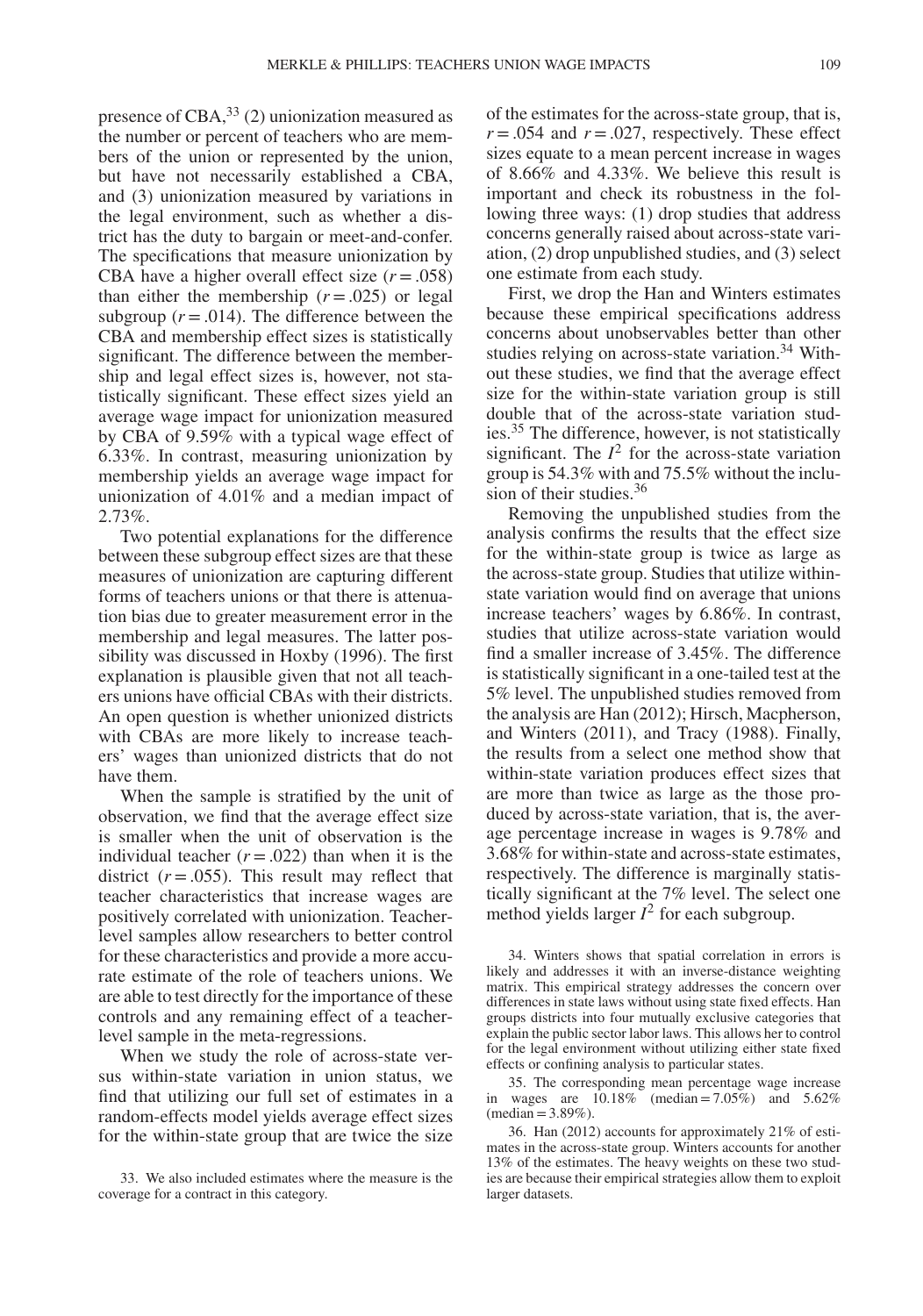We also investigate the possibility that union wage effects change over time. We group studies according to the decade of data used. We exclude three studies from the initial analysis because the data utilized spans decades. The excluded studies are Kleiner and Petree (1988), Hoxby (1996), and Lovenheim (2009). The studies surveyed use data from years ranging from 1967 to 2008. The studies utilizing data from 1967 to 1969 are Lipsky and Drotning (1973) and Kasper (1970). We include these studies and all other estimates coming from 1970s data in the 1970s category.<sup>[37](#page-17-0)</sup> There are a few studies with data that span the decade cutoff. Lentz (1998) uses data from 1989 to 1990. Winters (2011) and Hirsch, Macpherson, and Winters (2011) both use data from 1999 to 2000. We classify these studies according to the end date. The results suggest strong impacts of unionization in the early period of union activity, the 1970s, with an average effect size of 0.12. This would generate an average union impact of 19.24% and median impact of approximately 13%. The union impacts fall off in the 1980s and remain at those levels through the present decade. The average effect sizes for the 1980s, 1990s, and 2000s are 0.023, 0.035, and 0.033, respectively. These effect sizes are not statistically different and mimic the results of the reported overall effect sizes. The union wage impacts for this period range from 2.5% to  $4\%$ <sup>38</sup>

To contrast true heterogeneity in union wage effects with possible selection bias, we analyze the role of publication date on partial correlation coefficients. Our thinking is that there may be trends in the specification of models and methods of analysis, as well as potential evolution toward better empirical tools. Many researchers implicitly consider newer studies to be more credible than older studies. We try to provide some empirical evidence to comment on this belief through a subgroup analysis and subsequent meta-regression.

The classification of studies by publication date is generally straightforward. We choose to continue including unpublished studies in this analysis and then check the robustness of the analysis by excluding these studies. For unpublished studies, we assign the year of the most recent draft as the date of publication. We also

choose to include the Han and Winters studies in the 2000s subgroup. The last draft of Han's study was written in 2012 and the Winters' paper was published in 2011.

There is a distinct break in the magnitude of the decade subgroup effect size between the 1980s and 1990s. The 1970s and 1980s have effect sizes of 0.069 and 0.066, respectively. These effect sizes correspond to a mean wage increase of approximately 11% and a median impact of approximately 7.5%. The 1990s and 2000s have effect sizes that are of much smaller magnitude than those estimated during the early period, that is, the effect sizes are 0.038 and 0.024, respectively. The 1990s effect size corresponds to a median wage impact of 4.15%. Similarly, the median wage impact for studies published in the 2000s is 2.62%. The effect size for studies published in the 1990s is not statistically different from either the 1970s or 1980s effect sizes. The 2000s effect size, however, is statistically distinct from both.

Since the Han (2012) study accounts for many estimates for the last decade, we also exclude the Han study and reexamine the results. Without Han, the effect size for studies published during the 2000s is 0.031 and the corresponding median wage impact is 3.38%. This result is marginally statistically distinct from the 1980s and 1990s. We also check this result by excluding unpublished studies from the sample. The results are not statistically different from those reported above.[39](#page-17-2)

In many of these subgroup analyses, we still find a high  $I^2$ . This suggests that there is substantial factual or methodological heterogeneity remaining. The high  $I^2$  statistic for CBA may be an indicator of the importance of particular pro-visions in a CBA contract.<sup>[40](#page-17-3)</sup> We interpret these results as suggestive of the idea that factual heterogeneity exists. It is very likely that causal union effects exhibit a large degree of heterogeneity and that studies capture different types of unions due to data limitations and empirical specification. Additionally, variation in study quality may be an important determinant of the effect size.

<span id="page-17-0"></span><sup>37.</sup> The results are robust to excluding estimates from the studies using data from late 1960s.

<span id="page-17-1"></span><sup>38.</sup> The median wage impacts for 1980s, 1990s, and 2000s are 2.51%, 3.82%, and 3.60%, respectively.

<span id="page-17-2"></span><sup>39.</sup> It is important to note that more recent studies receive larger weight in the overall meta-analysis conducted in the previous section because improvements in data availability increased sample sizes.

<span id="page-17-3"></span><sup>40.</sup> There is a developing body of research examining the role of individual provisions, see for example, Strunk (2011), Cowen and Fowles (2013), and Strunk and Grissom (2010).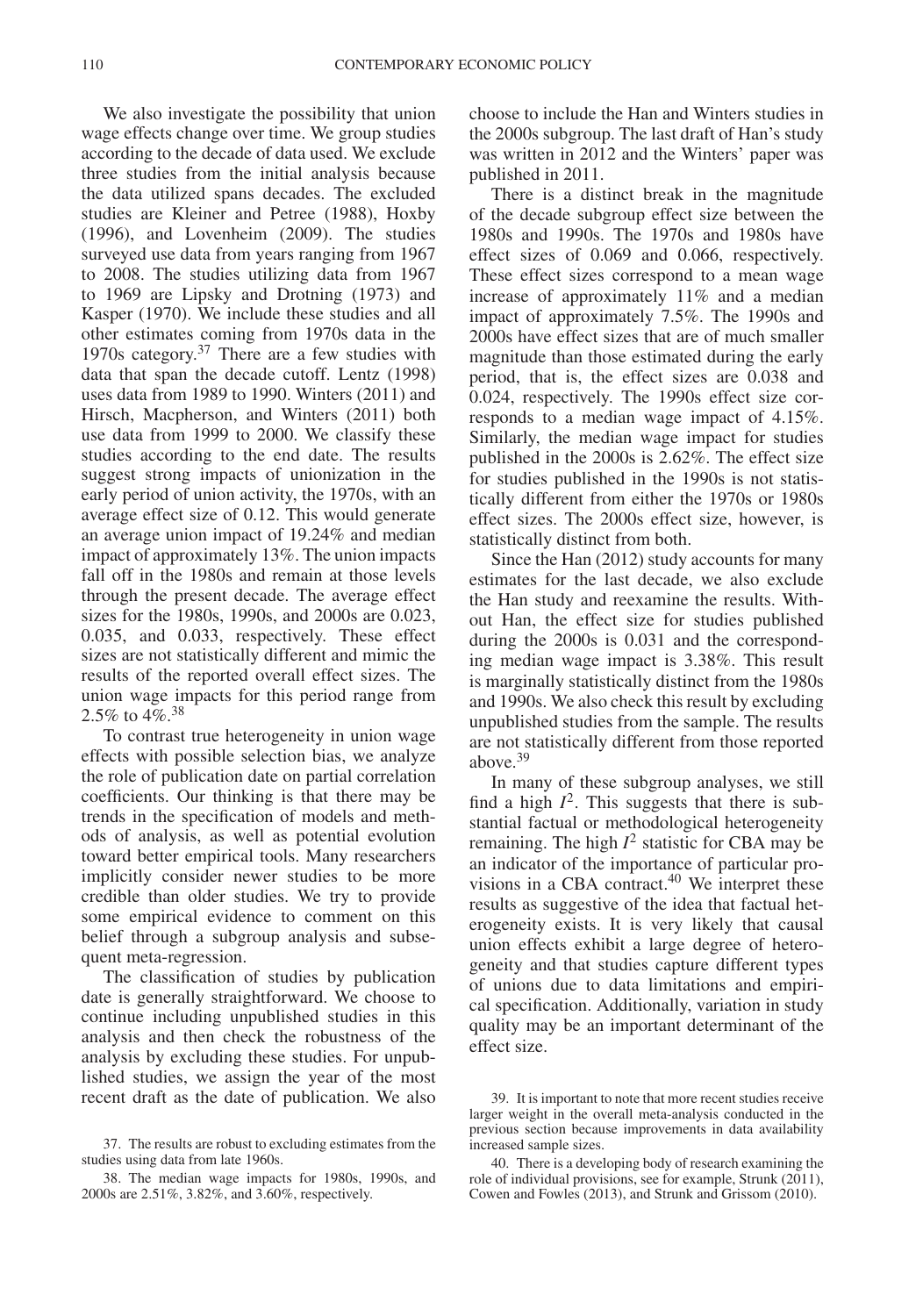|                                                 | (1)<br><b>OLS</b><br>$\beta/SE$ | (2)<br><b>OLS</b><br>$\beta/SE$ | (3)<br><b>WLS</b><br>$\beta/SE$ | (4)<br><b>WLS</b><br>$\beta/SE$ |
|-------------------------------------------------|---------------------------------|---------------------------------|---------------------------------|---------------------------------|
| Controls for teacher's experience               | $-.036$                         | $-.064$                         | .007                            | $-.013$                         |
|                                                 | (.040)                          | (.061)                          | (.014)                          | (.020)                          |
| Controls for teacher's education                | $-.026$                         | $-.164*$                        | $.047*$                         | $-.130*$                        |
|                                                 | (.068)                          | (.095)                          | (.025)                          | (.075)                          |
| Controls for alternative wage                   | $-.064$                         | $-.081$                         | $-.060***$                      | $-.067*$                        |
|                                                 | (.052)                          | (.056)                          | (.020)                          | (.036)                          |
| Controls for teacher gender                     | $-.040$                         | .092                            | $-.084***$                      | $.159**$                        |
|                                                 | (.048)                          | (.105)                          | (.019)                          | (.070)                          |
| Controls for student SES                        | $-.120***$                      | $-.158***$                      | $-.058***$                      | $-.100***$                      |
|                                                 | (.025)                          | (.026)                          | (.012)                          | (.032)                          |
| Controls for median home value                  | $-.084$                         | .047                            | $-.022$                         | $-.010$                         |
|                                                 | (.057)                          | (.086)                          | (.027)                          | (.045)                          |
| Unionization varies within state                | $-.091**$                       | $-.064$                         | $-.103***$                      | $-.104***$                      |
|                                                 | (.043)                          | (.067)                          | (.023)                          | (.038)                          |
| Salary measure is average salary                | $-.096**$                       | $-.185***$                      | $-.031**$                       | $-.074$                         |
|                                                 | (.045)                          | (.061)                          | (.015)                          | (.049)                          |
| Salary measure is for senior teachers           | .067                            | .057                            | $.055**$                        | $.057**$                        |
|                                                 | (.047)                          | (.049)                          | (.025)                          | (.025)                          |
| Unionization measured as CBA                    | $-.036$                         | $-.034$                         | $.030***$                       | $.041*$                         |
|                                                 | (.030)                          | (.043)                          | (.010)                          | (.021)                          |
| Unionization measured as membership or coverage | .019                            | $-.016$                         | $.027*$                         | .006                            |
|                                                 | (.028)                          | (.053)                          | (.016)                          | (.029)                          |
| Data from 1980s                                 | $-.042$                         | $-.045$                         | $-.004$                         | $-.086***$                      |
|                                                 | (.040)                          | (.057)                          | (.021)                          | (.032)                          |
| Data from 1990s                                 | .034                            | .052                            | $-.003$                         | $-.088***$                      |
|                                                 | (.048)                          | (.062)                          | (.021)                          | (.032)                          |
| Data from 2000s                                 | $-.103**$                       | $-.313***$                      | $-.060**$                       | $-.155*$                        |
|                                                 | (.045)                          | (.093)                          | (.027)                          | (.080)                          |
| Journal has above average SNIP ranking          |                                 | $-.054$                         |                                 | $-.061*$                        |
|                                                 |                                 | (.061)                          |                                 | (.034)                          |
| Constant                                        | .393 ***                        | $.540***$                       | .191***                         | $.323***$                       |
|                                                 | (.088)                          | (.093)                          | (.042)                          | (.108)                          |
| Observations                                    | 74                              | 50                              | 74                              | 50                              |
| $R^2$                                           | .546                            | .655                            |                                 |                                 |
| Goodness-of-Fit                                 |                                 |                                 |                                 |                                 |

**TABLE 3** The Impact of Study Moderators on Effect Size

*Notes:* The excluded category for salary measure is new teacher salaries. Both WLS specifications use inverse-variance weights calculated from the adjusted standard errors. We compute adjusted standard errors by multiplying the standard errors by sqrt[1+*l*(*b*−1)], where *b* is the number of estimates from a particular study and *l* is the intraclass correlation within studies. Standard errors in parentheses.

\**p <* .1, \*\**p <* .05, \*\*\**p <* .01.

## *A. Meta-Regression: Understanding the Interaction of Study Moderators*

To parse the interaction of the moderator variables, we implement meta-regression techniques. The general equation we estimate is

(4) effective 
$$
= \beta_0 + \text{district}\beta_1 + \text{teacher}\beta_2 + \text{sample}\beta_3 + u
$$

where effectsize is the partial correlation coefficient, district is a set of moderators that identify the presence of district-level controls, teacher is a set of moderators that identify the presence of controls related to teacher characteristics, and sample is a set of moderators that characterizes the sample used by the researcher. We begin with a parsimonious specification of (4) that includes key moderators discussed in the previous section. For district, we include whether a specification includes controls for median value of houses and the SES of students. For teacher, we include whether a specification has a control for teacher education, teacher experience, teacher gender, and the alternative wage. We also include dummy variables to capture possible variation in union effects by decade.

In Table 3, we report the results of this analysis. The first column is a baseline specification that estimates the coefficients by ordinary least squares (OLS) and uses Huber–White errors to account for heteroskedasticity. Column 2 presents the results from a similar specification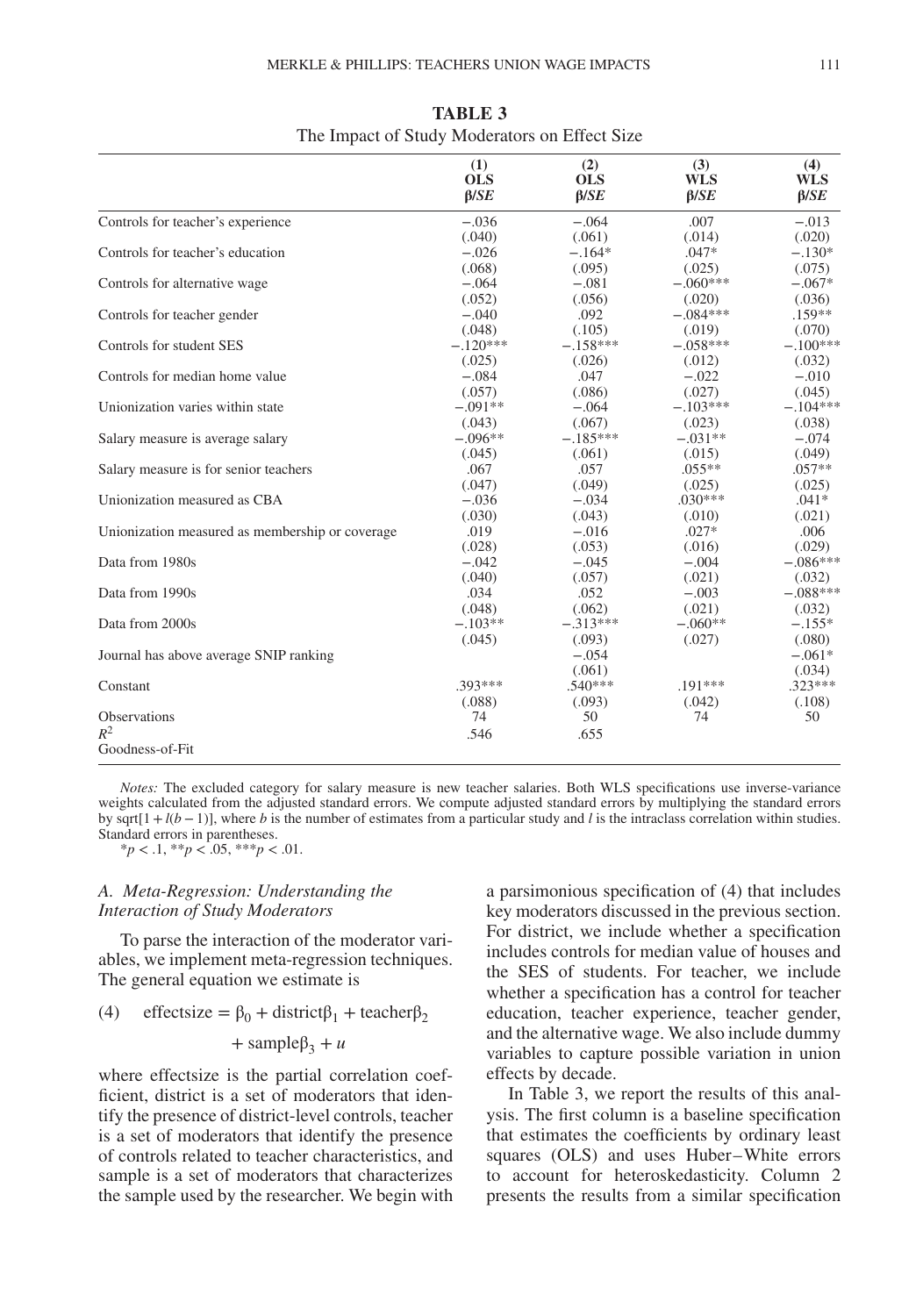with the addition of a control for journal quality. As we know the effect size estimates contain significant heteroskedasticity, we estimate similar specifications by weighted least squares (WLS) using the robust variation estimation weights. We prefer the WLS specification because it places greater weight on effect sizes that are estimated more precisely.<sup>41</sup> These results are reported in columns 3 and 4.

In the meta-analysis literature, there is an ongoing discussion about whether the quality of empirical specifications and methods greatly influences the results. Glass (1976) noted that "It is an empirical question whether relatively poorly designed studies give results significantly at variance with those of the best designed studies." We directly test the role of empirical specification by checking for the presence of common controls, as well as measures of quality. In our WLS specifications, we find that the inclusion of teacher-level controls significantly affects the estimated wage impact. The OLS specification does not confirm this finding.[42](#page-19-1) Using only the OLS specification would lead one to believe that the model specification with regards to teacher controls is irrelevant. We strongly prefer the WLS specification and therefore focus on these results in subsequent discussion.

In addition to teacher, district, and sample characteristics, we also examine another dimension of quality by utilizing a measure of journal quality. We use the Source Normalized Impact Per Paper (SNIP) to rank the quality of the jour-nals in which each study is published.<sup>[43](#page-19-2)</sup> This ranking is, of course, unavailable for National Bureau of Economic Research (NBER) working papers, NBER book chapters, and other unpublished manuscripts. For NBER working papers and NBER book chapters, we infer that the "journal" ranking is above average. The analysis controlling for journal quality excludes any other unpublished manuscripts[.44](#page-19-3)

Controlling for the journal quality significantly decreases the estimated union wage impact in the WLS specification. A paper being published in a journal with an above average SNIP ranking is likely to find smaller effect sizes. The coefficient on the SNIP ranking being above average is −0.061. This corresponds to a median decrease of 6.66% in the union impact. This provides evidence that papers published in better journals find smaller wage impacts. It is not clear whether the smaller estimated impact is the result of paper quality or priors of early readers of the paper. Another notable effect of including this control is that the coefficient on the dummies for studies written in the 1980s and 1990s is of larger magnitude and significant. Testing the equality of the coefficients on the decade dummies shows that on average the estimates obtained in 1980s or 1990s are statistically different from those obtained in the 2000s. This specification suggests that union impacts were largest in the early period of teachers unionism, teachers began to unionize in significant numbers between the mid 1960s and mid 1970s, and then fell off substantially in the 1980s and continued to decline in 2000s. The difference between union effects in the 1980s, 1990s, and 2000s is not statistically different in column 4. The result that data from the 2000s generates significantly smaller union wage impacts than 1970s, however, is robust across all specifications. The specifications in columns 1–3 do not find statistically distinct differences between the 1970s and the 1980s or 1990s. We view this result as showing that factual heterogeneity in teacher union wage impacts exists and that union wage impacts have decreased over time.<sup>[45](#page-19-4)</sup>

In column 4, the sign of the coefficients on teacher control moderators are as expected. Controlling for teacher experience decreases the effect size by 0.048. There are two possible explanations for this finding. This may suggest that more experienced teachers are more likely to unionize or that more experienced and educated teachers are attracted to unionized districts due to higher salaries and other potential benefits. The sign on this moderator is consistent across

<span id="page-19-0"></span><sup>41.</sup> Tests of model fit suggest that a linear model would appropriately fit the data. However, the results of the OLS and WLS specifications are significantly different.

<span id="page-19-1"></span><sup>42.</sup> Joint hypothesis tests of the significance of teacher education, teacher experience, teacher gender, and the alternative wage do not allow us to reject their joint insignificance.

<span id="page-19-2"></span><sup>43.</sup> We also replicated the analysis using the Impact Per Publication (IPP) and SCImago Journal Rank (SJR). All three measures provide the same ranking of the journals. Both the SNIP and SJR measures are comparable across fields [\(www](http://www.journalmetrics.com) [.journalmetrics.com\)](http://www.journalmetrics.com).

<span id="page-19-3"></span><sup>44.</sup> Han (2012), Hirsch, Macpherson, and Winters (2011), and Lentz (1998) are excluded in specifications containing this control. Lentz is published in a journal, but a SNIP ranking is not available.

<span id="page-19-4"></span><sup>45.</sup> We investigated the possibility of spatial dependence of estimates by date of publication. Our thinking was that there may be trends in the specification of empirical models unmeasured by our moderators that could account for the differences we see over time. We did not find any evidence of significant spatial correlation for papers and neighbors published in the surrounding 3 years.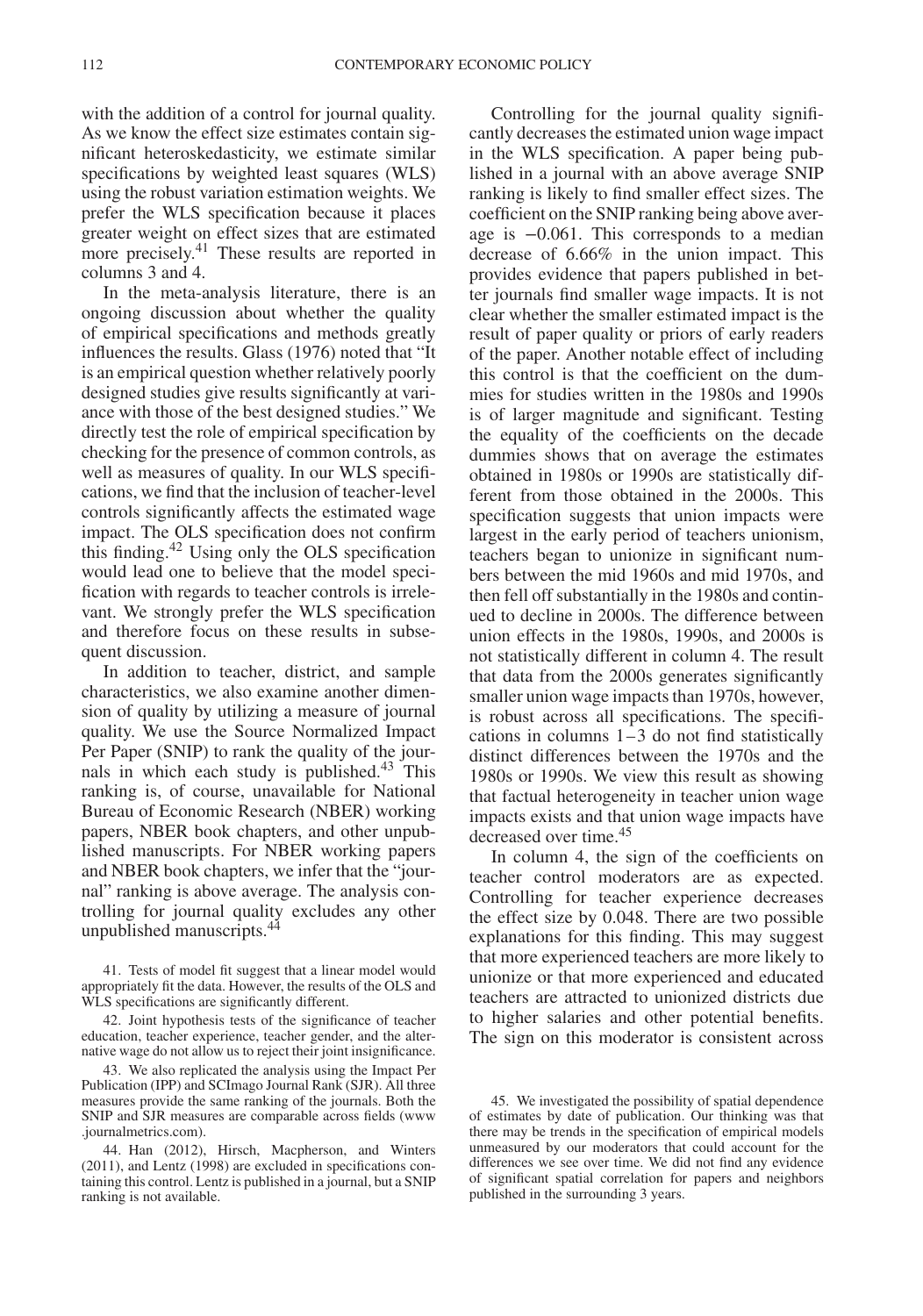specifications. Controlling for a teacher's education also significantly decreases effect size in the specifications where we have parsed the impact of study quality. In column 4, controlling for a teacher's level of education decreases the effect size by 0.080. This means that when a study attempts to mitigate bias by conditioning only on observables, including controls for a teacher's education is particularly important. Studies that control for a teacher's gender also generate decreased effect sizes. Controlling for a teacher's gender decreases the effect size by 0.037. Given that female teachers on average earn less than male teachers (due to differences in credentialing and the labor markets they participate in), this may reflect that districts with more female teachers are less likely to unionize.

All four specifications confirm the commonly held belief that teachers unions increase the wages of senior teachers more than new teachers.<sup>46</sup> Changing the weighting of effect sizes makes the biggest difference in the magnitude of the effect. Effect sizes that are estimated more precisely (or that are the sole contribution of a study) show smaller impacts on senior teachers' wages. In column 4, the impact of measuring senior teachers wages is a 0.069 increase in effect size. A particularly notable result is that specifications which measure the impact on the average wage find smaller effect sizes than those that measure new teachers' wages. Columns 2 and 4, which control for the quality of the empirical specification, show statistically significant decreases in the effect size.

We did not expect to find a greater union wage increase for new teachers relative to average teachers. After some reflection and review of relevant literature, we suggest a few interpretations. First, we split our thinking about this relationship into three concepts: the level effect (union–nonunion wage gap), dispersion effect, and returns to experience. Our result suggests that teachers unions either bargain for higher wages for new teachers or increase the qualifications of new teachers such that the average new teacher is paid better. The positive coefficient on new teachers is consistent with a positive union wage gap for new teachers coupled with lower returns to experience for teachers with experience less than the average teacher. It seems likely that the result reflects that diminishing returns to experience are more pronounced in nonunionized districts.

Measuring unionization as the presence of a CBA also appears to increase the effect size. This result is present in both WLS specifications and of larger magnitude in the specification that controls for quality. Measuring unionization as presence of CBA yields a 0.034 increase in the effect size when compared to proxying for unionization through legal status. In column 4, we see that the impact on effect size is not statistically different from measuring unionization as membership or coverage once we have included the quality index. Columns 1 and 2 present a similar relationship between these two measures of unionization.

Finally, all four specifications show that controlling for student SES decreases the effect size in all specifications. The WLS specifications show that this control decreases effect sizes by 0.058 and 0.100 in columns 3 and 4, respectively. This result may be picking up the difference between average teachers in districts with high- and low-SES students. There is evidence that better teachers migrate to teach high SES students[.47](#page-20-1) The difference in effect size is larger in the specification that controls for journal quality. Although the difference is statistically significant, this may be the result of few papers in good journals not controlling for the student SES.

#### V. CONCLUSION

The literature examining the impact of teachers unions on education is very large and diverse. Meta-analytic techniques allow us to better understand both the overall effect of unions on wages and the reasons behind differences in estimates from these studies. Our results suggest that it is important to take the context of union studies into account when examining their overall impact, and that the effects of unions on wages are shaped by both the district and legal environment being studied.

A key finding of this study is that the average wage impact estimated by the included papers is modest, around 2%–4.5%. Our findings also suggest that the quality of an empirical strategy significantly affects the size of the estimated impact. Controlling for teacher experience, education, and gender, all reduce the estimated wage impact. We also find that teachers union wage impacts have varied over time. The largest impacts appear

<span id="page-20-0"></span><sup>46.</sup> The excluded category in the regressions is that the dependent variable measures new teachers' wages.

<span id="page-20-1"></span><sup>47.</sup> See, for example, Goldhaber, Choi, and Cramer (2007), Clotfelter, Ladd, and Vigdor (2005), and Lankford, Loeb, and Wyckoff (2002).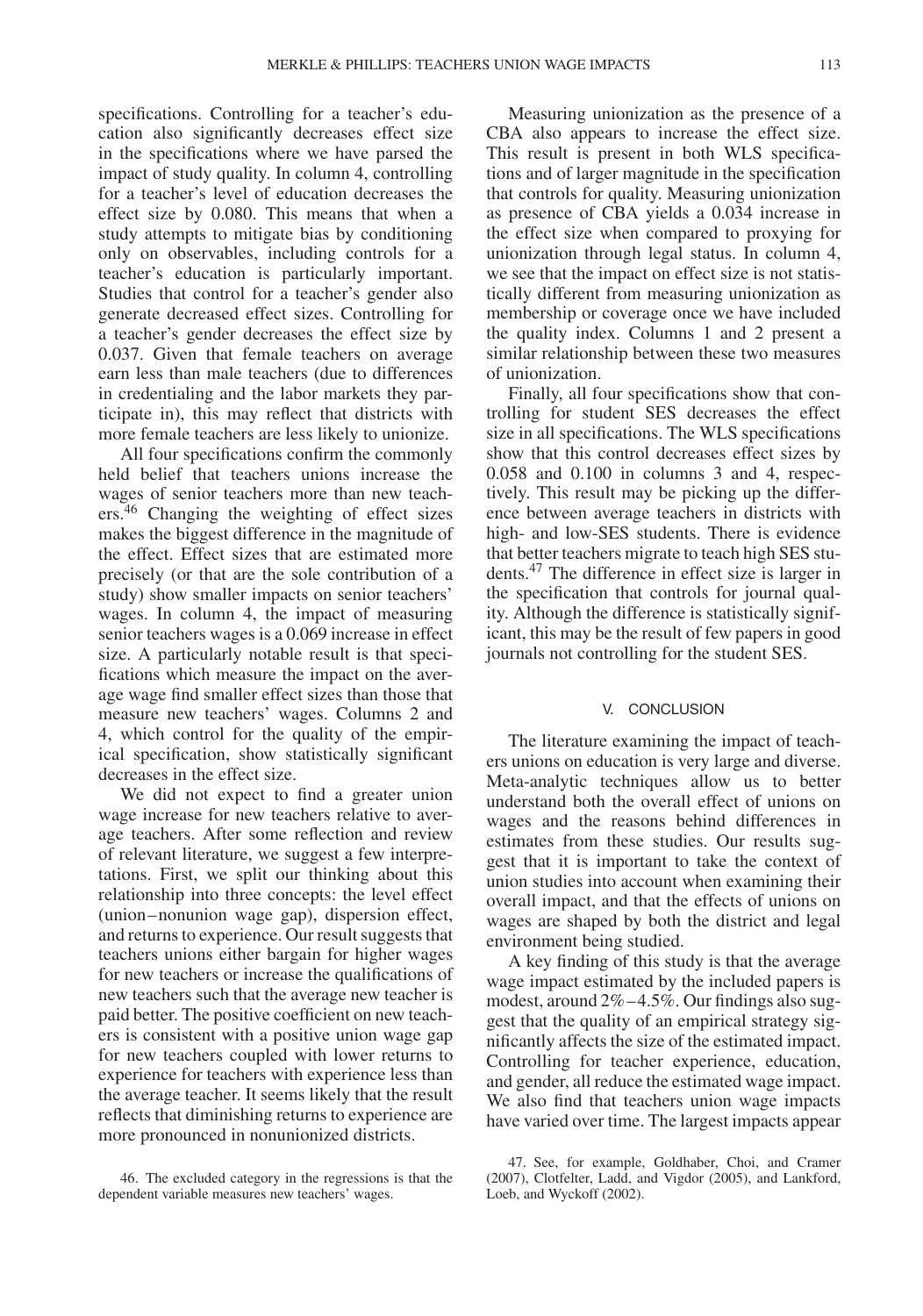to be following the rapid expansion of teacher unionism in the 1970s. Finally, we gain new insight into the goals of teachers unions by using the increased statistical power of meta-analytic techniques to show that unions increase the wages of new teachers and not just senior teachers.

#### **REFERENCES**

- Allen, S. G. "Unionization and Productivity in Office Building and School Construction." *Industrial and Labor Relations Review*, 39, 1986, 187–201.
- Babcock, L. C., and J. B. Engberg. "A Dynamic Model of Public Sector Employer Response to Unionization." *Journal of Labor Research*, 18(2), 1997, 265–86.
- Baugh, W. H., and J. A. Stone. "Teachers, Unions, and Wages in the 1970s—Unionism Now Pays." *Industrial and Labor Relations Review*, 35(3), 1982, 368–76.
- Borenstein, M., L. Hedges, and H. Rothstein. "Meta-Analysis: Fixed vs. Random Effects." Mimeo. 2007. Accessed December 20, 2016. [https://www.meta](https://www.meta-analysis.com/downloads/Meta-analysis%20fixed%20effect%20vs%20random%20effects.pdf)[analysis.com/downloads/Meta-analysis%20fixed](https://www.meta-analysis.com/downloads/Meta-analysis%20fixed%20effect%20vs%20random%20effects.pdf) [%20effect%20vs%20random%20effects.pdf.](https://www.meta-analysis.com/downloads/Meta-analysis%20fixed%20effect%20vs%20random%20effects.pdf)
- Chetty, R., J. N. Friedman, N. Hilger, E. Saez, D. Whitmore Schanzenbach, and D. Yagan. "How Does Your Kindergarten Classroom Affect Your Earnings? Evidence from Project Star." *Quarterly Journal of Economics*, 126(4), 2011, 1593–660.
- Clotfelter, C. T., H. F. Ladd, and J. Vigdor. "Who Teaches Whom? Race and the Distribution of Novice Teachers." *Economics of Education Review*, 24(4), 2005, 377–92.
- Cowen, J. M. "Teacher Unions and Teacher Compensation: New Evidence for the Impact of Bargaining." *Journal of Education Finance*, 35(2), 2009, 172–93.
- Cowen, J. M., and J. Fowles. "Same Contract, Different Day? An Analysis of Teacher Bargaining Agreements in Louisville Since 1979." *Teachers College Record*, 115(5), 2013, 1–30.
- Djankov, S., and P. Murrell. "Enterprise Restructuring in Transition: A Quantitative Survey." *Journal of Economic Literature*, 40(September), 2002, 739–92.
- Dolton, P., and M. Robson. "Trade Union Concentration and the Determination of Wages: The Case of Teachers in England and Wales." *British Journal of Industrial Relations*, 34(4), 1996, 539–55.
- Duplantis, M., T. Chandler, and T. Geske. "The Growth and Impact of Teachers Unions in States with Collective-Bargaining Legislation." *Economics of Education Review*, 14(2), 1995, 167–78.
- Eberts, R. W., and J. A. Stone. "Wages, Fringe Benefits, and Working Conditions: An Analysis of Compensating Differentials." *Southern Economic Journal*, 52(1), 1985, 274–80.
- Ehrenberg, R., and R. Chaykowski. "On Estimating the Effects of Increased Aid on Education," in *When Public Sector Workers Unionize*, edited by R. B. Freeman and C. Ichniowski. Chicago: University of Chicago Press, 1988, 245–62.
- Ehrenberg, R., and J. Schwarz. "Public Sector Labor Markets," in *Handbook of Labor Economics*, edited by O. Ashenfelter and R. Layard. Amsterdam: North-Holland, 1986.
- Freeman, R. B. "Unionism Comes to the Public Sector." *Journal of Economic Literature*, 24(1), 1986, 41–86.
- Freeman, R. B., and R. G. Valletta. "The Effects of Public Sector Labor Laws on Labor Market Institutions and Outcomes," in *When Public Sector Workers Unionize*, edited by R. B. Freeman and C. Ichniowski. Chicago: University of Chicago Press, 1988, 81–106.
- Glass, G. V. "Primary, Secondary, and Meta-Analysis of Research." *Educational Researcher*, 5(1), 1976, 3–8.
- Goldhaber, D., H. J. Choi, and L. Cramer. "A Descriptive Analysis of the Distribution of NBPTS-Certified Teachers in North Carolina." *Economics of Education Review*, 26(2), 2007, 160–72.
- Goldhaber, D., M. DeArmond, D. Player, and H. J. Choi. "Why Do So Few Public School Districts Use Merit Pay?" *Journal of Education Finance*, 33(3), 2008, 262–89.
- Greene, W. *Econometric Analysis*. Upper Saddle River, NJ: Prentice Hall, 2000.
- Gregory, R., and S. R. Borland "Recent Developments in Public Sector Labor Markets," in *Handbook of Labor Economics*, edited by O. Ashenfelter and D. Card. Amsterdam: Elsevier, North Holland, 1999.
- Gyourko, J., and J. Tracy. "Public Sector Bargaining and the Local Budgetary Process," in *Research in Labor Economics*, Vol. 12, edited by R. G. Ehrenberg. Stamford, CT: JAI Press Inc., 1991, 117–36.
- Han, E. "The Impact of Teachers Unions on Teachers' Wellbeing under Different Legal Environments: Evidence from Districts and Teachers Matched Data." Working Paper, Harvard University, September 2012.
- . "The Myth of Unions' Overprotection of Bad Teachers: Evidence from the District Teacher Matched Panel Data on Teacher Turnover." Job Market Paper, Wellesley College and NBER, October 2015.
- Hedges, L. V., E. Tipton, and M. C. Johnson. "Robust Variance Estimation in Meta-Regression with Dependent Effect Size Estimates." *Research Synthesis Methods*, 1(1), 2010, 39–65. Erratum in 1(2): 164–65.
- Higgins, J. P. T., S. G. Thompson, J. J. Deeks, and D. G. Altman. "Measuring Inconsistency in Meta-Analyses." *BMJ*, 327(7414), 2003, 557–60.
- Hirsch, B. T., D. A. Macpherson, and J. V. Winters. "Teachers Salaries, State Collective Bargaining Laws, and Union Coverage." Working Paper prepared for AEA meetings, 2011.
- Hoxby, C. M. "How Teachers' Unions Affect Education Production." *Quarterly Journal of Economics*, 111(3), 1996, 671–718.
- Ichniowski, C. "Public Sector Growth and Bargaining Laws: A Proportional Hazards Approach with Time-Varying Treatments," in *When Public Sector Workers Unionize*, edited by R. B. Freeman and C. Ichniowski. Chicago: University of Chicago Press, 1988.
- Jarrell, S. B., and T. D. Stanley. "A Meta-Analysis of the Union-Nonunion Wage Gap." *Industrial & Labor Relations Review*, 44(1), 1990, 54–67.
- Kasper, H. "The Effects of Collective Bargaining on Public School Teachers' Salaries." *Industrial and Labor Relations Review*, 24(1), 1970, 57–72.
- Kish, L. *Survey Sampling*. New York: John Wiley and Sons, 1965, 162.
- Kleiner, M., and D. L. Petree. "Unionism and Licensing of Public School Teachers: Impact on Wages and Educational Output," in *When Public Sector Workers Unionize*, edited by R. B. Freeman and C. Ichniowski. Chicago: University of Chicago Press, 1988, 305–22.
- Lankford, H., S. Loeb, and J. Wyckoff. "Teacher Sorting and the Plight of Urban Schools. A Descriptive Analysis." *Educational Evaluation and Policy Analysis*, 24(1), 2002, 37–62.
- Lemieux, T. "The Mincer Equation Thirty Years after Schooling, Experience, and Earnings," in *Jacob Mincer A Pioneer of Modern Labor Economics*, edited by S. Grossbard. New York: Springer, 2006, 127–45.
- Lentz, C. "The Effects of Collective Bargaining on Teacher Compensation: Lessons from Illinois." *Journal of*